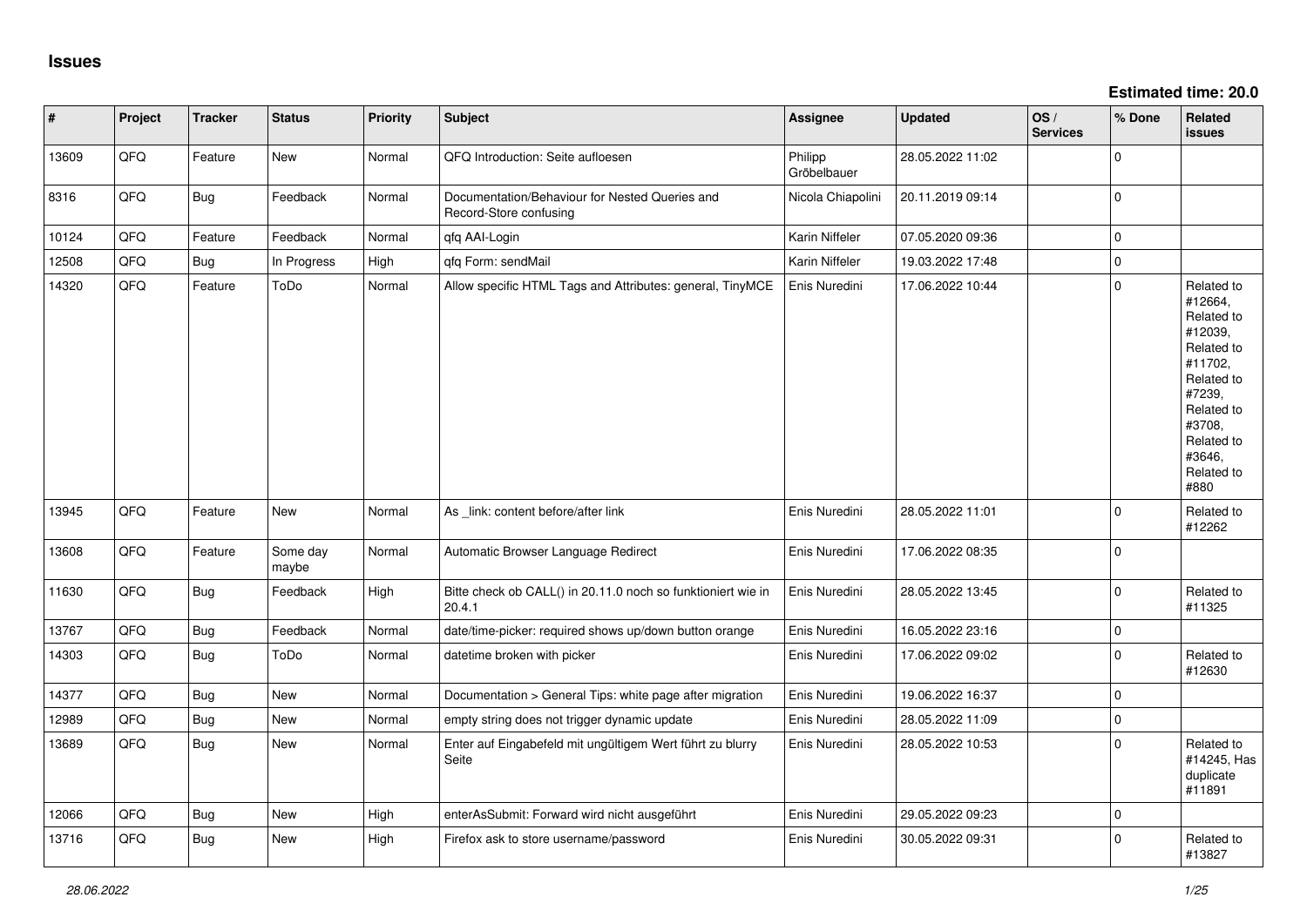| #     | Project | <b>Tracker</b> | <b>Status</b> | <b>Priority</b> | <b>Subject</b>                                                                        | <b>Assignee</b> | <b>Updated</b>   | OS/<br><b>Services</b> | % Done      | Related<br><b>issues</b>                                                    |
|-------|---------|----------------|---------------|-----------------|---------------------------------------------------------------------------------------|-----------------|------------------|------------------------|-------------|-----------------------------------------------------------------------------|
| 12262 | QFQ     | Feature        | ToDo          | Normal          | Form buttons on top: more customable                                                  | Enis Nuredini   | 17.06.2022 10:44 |                        | $\Omega$    | Related to<br>#13945, Has<br>duplicate<br>#4046, Has<br>duplicate<br>#10080 |
| 14322 | QFQ     | Bug            | New           | Normal          | Form Load: by default no scroll (save & close should be<br>visible)                   | Enis Nuredini   | 15.06.2022 14:12 |                        | $\Omega$    | Related to<br>#14321,<br>Related to<br>#6232                                |
| 14245 | QFQ     | <b>Bug</b>     | <b>New</b>    | Normal          | Form Save Btn bleibt disabled wenn Datumsfeld über<br>Datepicker geändert             | Enis Nuredini   | 27.05.2022 13:45 |                        | $\Omega$    | Related to<br>#13689                                                        |
| 14395 | QFQ     | Support        | <b>New</b>    | Normal          | FormEditor: Virtual table columns                                                     | Enis Nuredini   | 21.06.2022 16:09 |                        | 0           |                                                                             |
| 8891  | QFQ     | <b>Bug</b>     | <b>New</b>    | High            | formSubmitLog: do not log passwords                                                   | Enis Nuredini   | 25.03.2022 09:06 |                        | $\Omega$    |                                                                             |
| 12630 | QFQ     | Feature        | In Progress   | Normal          | Input: date[time]: min / max values                                                   | Enis Nuredini   | 20.06.2022 18:31 |                        | $\Omega$    | Related to<br>#10096,<br>Related to<br>#14302.<br>Related to<br>#14303      |
| 10569 | QFQ     | Feature        | Priorize      | Normal          | link blank more safe                                                                  | Enis Nuredini   | 25.03.2022 12:44 |                        | $\Omega$    |                                                                             |
| 14376 | QFQ     | Feature        | New           | Normal          | QFQ Bootstrap: if missing, create stored procedures                                   | Enis Nuredini   | 19.06.2022 16:37 |                        | $\Omega$    |                                                                             |
| 13757 | QFQ     | Feature        | New           | High            | QR / Bar-Code Plugin                                                                  | Enis Nuredini   | 19.03.2022 17:43 |                        | $\mathbf 0$ |                                                                             |
| 10463 | QFQ     | Feature        | New           | Normal          | Report _link: expliztes setzen von HTML Tags (Bedarf fuer<br>'data-selenium' & 'id')  | Enis Nuredini   | 23.03.2022 09:23 |                        | $\mathbf 0$ | Related to<br>#7648                                                         |
| 9052  | QFQ     | Feature        | Feedback      | High            | Report: CodeMirror with SQL Syntax Highlight in FE                                    | Enis Nuredini   | 08.06.2022 10:25 |                        | $\Omega$    |                                                                             |
| 14028 | QFQ     | Feature        | New           | Normal          | Required notification: visual nicer                                                   | Enis Nuredini   | 28.05.2022 11:01 |                        | $\Omega$    |                                                                             |
| 14227 | QFQ     | Feature        | <b>New</b>    | Normal          | Selenium Konkurrenz: cypress.io                                                       | Enis Nuredini   | 28.05.2022 11:02 |                        | $\Omega$    |                                                                             |
| 13900 | QFQ     | Feature        | Priorize      | Normal          | Selenium: Check das Cookie/PDF funktioniert                                           | Enis Nuredini   | 25.03.2022 12:45 |                        | $\Omega$    |                                                                             |
| 13899 | QFQ     | <b>Bug</b>     | ToDo          | Normal          | Selenium: zum laufen bringen                                                          | Enis Nuredini   | 25.03.2022 10:24 |                        | $\Omega$    |                                                                             |
| 11892 | QFQ     | Feature        | New           | Normal          | tablesorter: columns with links are hard to order - new<br>qualifier 'Y: <ord>'</ord> | Enis Nuredini   | 23.03.2022 09:22 |                        | $\Omega$    |                                                                             |
| 10782 | QFQ     | Feature        | Feedback      | Normal          | Tiny MCE: Image Upload                                                                | Enis Nuredini   | 16.05.2022 23:16 |                        | $\Omega$    | Related to<br>#12452                                                        |
| 13943 | QFQ     | Bug            | Priorize      | Normal          | unable to find formgroup                                                              | Enis Nuredini   | 28.05.2022 11:03 |                        | $\Omega$    |                                                                             |
| 11347 | QFQ     | <b>Bug</b>     | Feedback      | Normal          | If Bedingungen funktionieren nicht korrekt                                            | Christoph Fuchs | 21.03.2021 20:37 |                        | 0           |                                                                             |
| 5576  | QFQ     | <b>Bug</b>     | New           | Normal          | Using MySQL 'DROP' requires privilege - wich is not really<br>necessary.              | Carsten Rose    | 01.02.2020 23:21 |                        | $\Omega$    |                                                                             |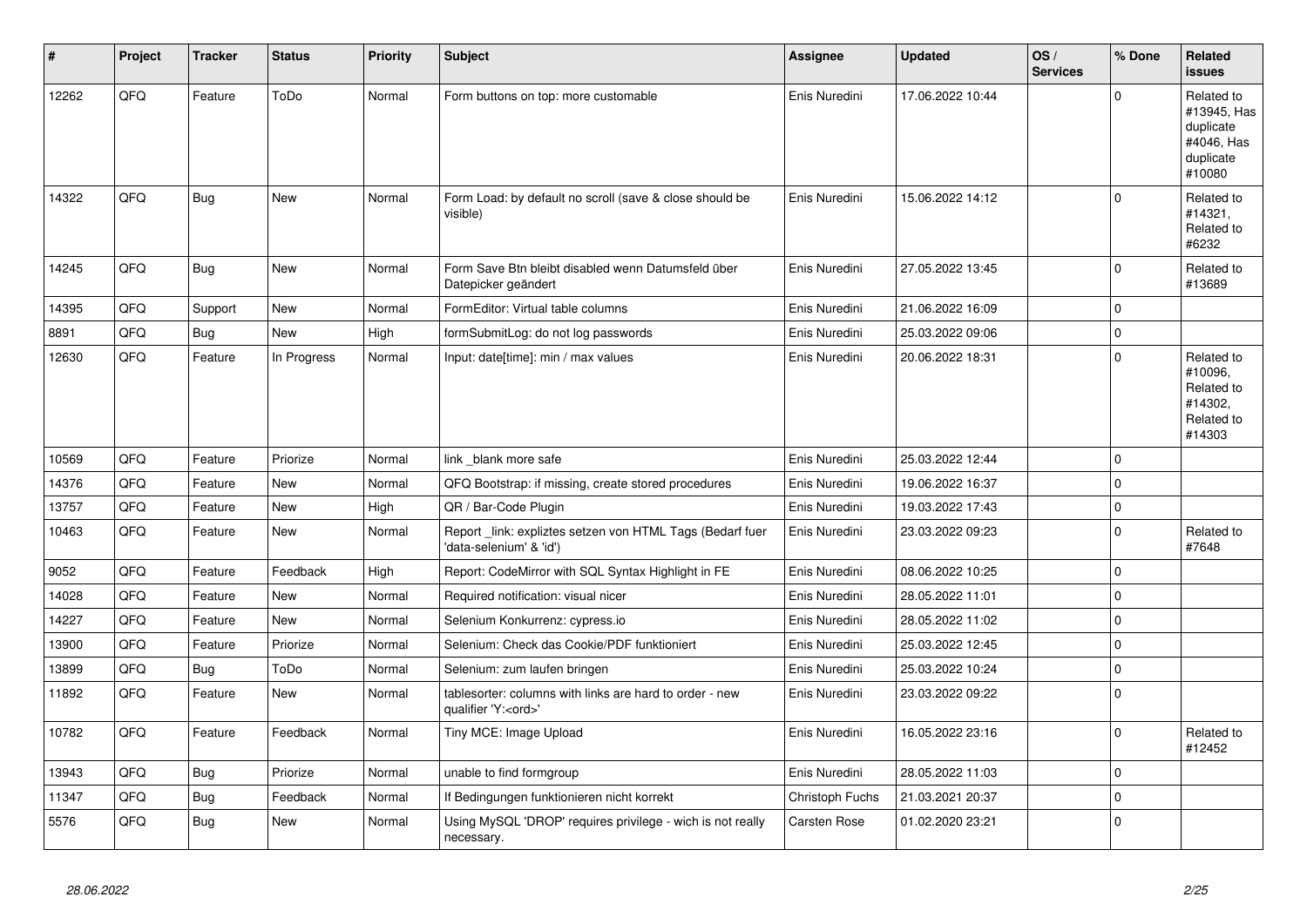| ∦     | Project        | <b>Tracker</b> | <b>Status</b>     | <b>Priority</b> | Subject                                                                                                                                      | Assignee            | <b>Updated</b>   | OS/<br><b>Services</b> | % Done      | Related<br>issues                             |
|-------|----------------|----------------|-------------------|-----------------|----------------------------------------------------------------------------------------------------------------------------------------------|---------------------|------------------|------------------------|-------------|-----------------------------------------------|
| 4651  | QFQ            | Bug            | Some day<br>maybe | Normal          | "Loading document" Modal wird angezeigt bei uzhcd type=2<br>Ansicht                                                                          | Carsten Rose        | 01.02.2020 23:20 |                        | $\Omega$    |                                               |
| 5942  | QFQ            | Feature        | Priorize          | Normal          | "L' and 'type': append to links, generate via '_link' by using 'u:'                                                                          | <b>Carsten Rose</b> | 01.02.2020 10:13 |                        | $\Omega$    |                                               |
| 5768  | QFQ            | <b>Bug</b>     | Some day<br>maybe | Normal          | '{{pageLanguage:T}}' missing if QFQ is called via api                                                                                        | <b>Carsten Rose</b> | 01.02.2020 23:19 |                        | $\Omega$    |                                               |
| 4092  | QFQ            | <b>Bug</b>     | Some day<br>maybe | Normal          | 1) Logging verbessern wann welches FE warum ausgefuehrt<br>wird, 2) Documentation: Best Practice Template Group                              | Carsten Rose        | 01.02.2020 23:19 |                        | $\Omega$    | Related to<br>#3504                           |
| 3267  | QFQ            | Feature        | Some day<br>maybe | Normal          | 2 Forms auf einer Seite: real + Read only                                                                                                    | <b>Carsten Rose</b> | 11.12.2019 16:03 |                        | $\Omega$    |                                               |
| 12269 | QFQ            | Feature        | New               | Normal          | 2FA - Login                                                                                                                                  | <b>Carsten Rose</b> | 03.05.2021 20:45 |                        | $\Omega$    |                                               |
| 5548  | QFQ            | Feature        | Some day<br>maybe | Normal          | 801 Textfiles/Scriptfiles als Thumbnail                                                                                                      | <b>Carsten Rose</b> | 07.03.2022 16:26 |                        | 0           |                                               |
| 12544 | QFQ            | Feature        | New               | High            | a) ' AS _link' new also as ' AS _format', b) sortierung via<br>'display: none;', c) '_format' benoeitgt nicht zwingend<br>u/U/p/m/z/d        | <b>Carsten Rose</b> | 14.12.2021 16:03 |                        | $\mathbf 0$ |                                               |
| 3666  | QFQ            | Feature        | Some day<br>maybe | Normal          | a) Performance Messung: mysql_real_escape_string() im<br>Vergleich zu str_replace(), b) doppeltes Aufrufen von<br>mysql_real_escape_string() | <b>Carsten Rose</b> | 11.12.2019 16:02 |                        | 0           |                                               |
| 3942  | QFQ            | Feature        | Some day<br>maybe | Normal          | Action Elemente: neu generierte IDs via FE weitergeben                                                                                       | <b>Carsten Rose</b> | 11.12.2019 16:03 |                        | 0 I         | Related to<br>#3941                           |
| 12412 | QFQ            | Feature        | New               | Normal          | Action/Escape qualifier 'e' (empty), '0': if given, an empty<br>string (or '0') will be treated as 'not found'                               | <b>Carsten Rose</b> | 08.05.2021 09:40 |                        | $\Omega$    | Related to<br>#12413,<br>Related to<br>#10012 |
| 5131  | QFQ            | Feature        | <b>New</b>        | Normal          | Activate Spin Gear ('wait/busy' indicator) via LINK attribute                                                                                | <b>Carsten Rose</b> | 01.02.2020 23:21 |                        | $\Omega$    |                                               |
| 7342  | QFQ            | Feature        | New               | Normal          | add content $=$ hide this                                                                                                                    | <b>Carsten Rose</b> | 01.02.2020 23:21 |                        | $\Omega$    |                                               |
| 10979 | QFQ            | Feature        | New               | Normal          | Ajax Calls an API - dataReport                                                                                                               | Carsten Rose        | 11.05.2022 12:15 |                        | $\mathbf 0$ |                                               |
| 8962  | QFQ            | Feature        | New               | High            | allow for form fields with identical names                                                                                                   | Carsten Rose        | 03.05.2021 21:14 |                        | $\Omega$    |                                               |
| 9281  | QFQ            | <b>Bug</b>     | Some day<br>maybe | Normal          | Allow STRICT TRANS TABLES                                                                                                                    | Carsten Rose        | 02.01.2021 18:43 |                        | $\Omega$    |                                               |
| 3848  | QFQ            | Feature        | Some day<br>maybe | High            | Antivirus check fuer Upload files in gfg?                                                                                                    | <b>Carsten Rose</b> | 03.05.2021 21:14 |                        | $\Omega$    | Related to<br>#4131                           |
| 12119 | QFO            | Feature        | New               | Normal          | AS paged: error message missing if there ist no 'r' argument.                                                                                | Carsten Rose        | 03.05.2021 20:51 |                        | 0           |                                               |
| 14077 | QFQ            | <b>Bug</b>     | New               | Normal          | As link: Attribute 'class' missing by r:1 and r:3 - but should<br>set                                                                        | Carsten Rose        | 28.05.2022 11:02 |                        | $\Omega$    | Related to<br>#5342,<br>Related to<br>#4343   |
| 14233 | $\mathsf{QFQ}$ | Bug            | New               | Normal          | AS _link: question - HTML is not rendered                                                                                                    | Carsten Rose        | 28.05.2022 11:02 |                        | 0           |                                               |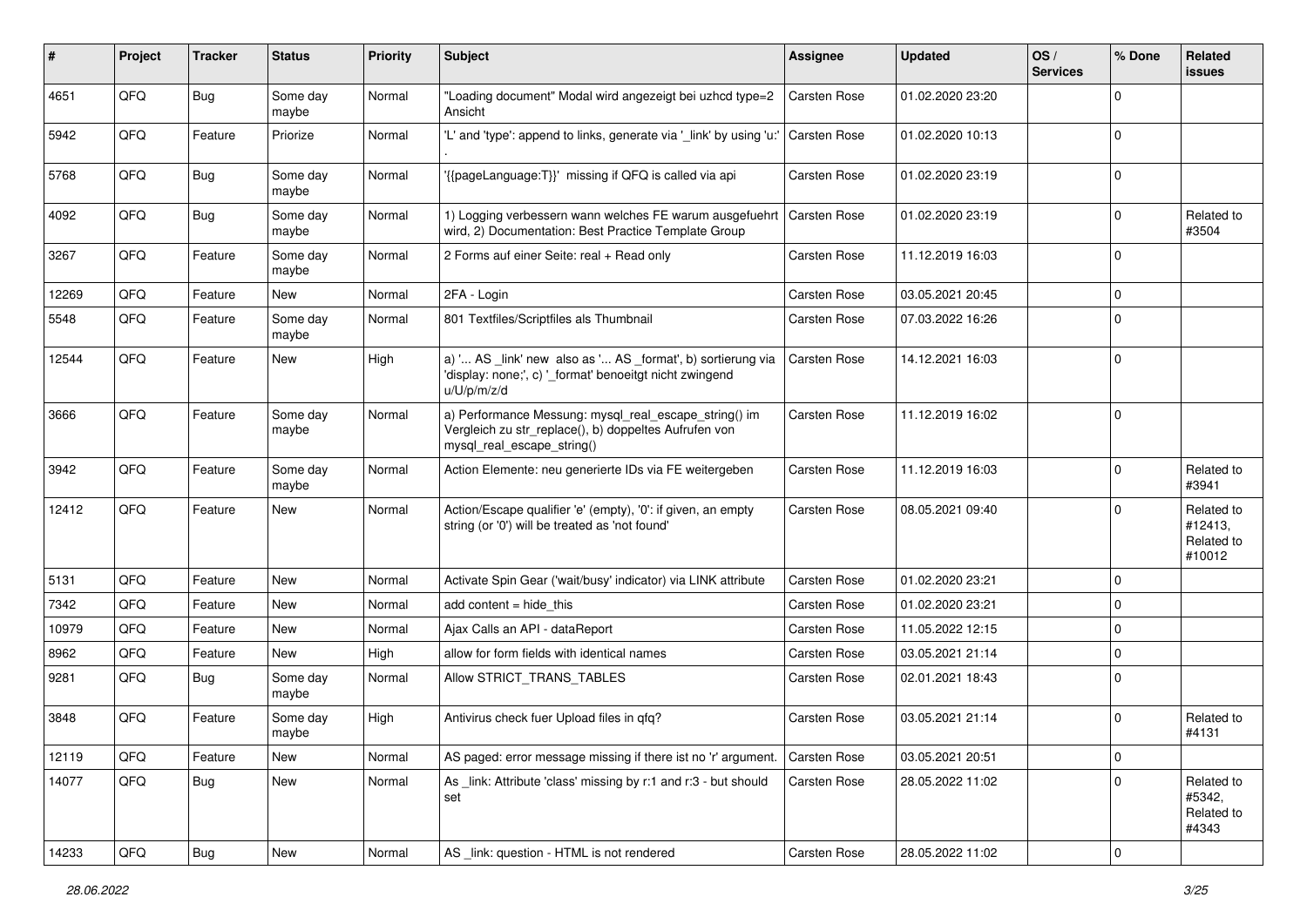| $\sharp$ | Project | <b>Tracker</b> | <b>Status</b>     | <b>Priority</b> | Subject                                                                                              | <b>Assignee</b>     | <b>Updated</b>   | OS/<br><b>Services</b> | % Done      | Related<br><b>issues</b>                      |
|----------|---------|----------------|-------------------|-----------------|------------------------------------------------------------------------------------------------------|---------------------|------------------|------------------------|-------------|-----------------------------------------------|
| 3947     | QFQ     | Feature        | Some day<br>maybe | Normal          | Attack detectect: logout current user                                                                | <b>Carsten Rose</b> | 11.12.2019 16:03 |                        | U           | Related to<br>#5458,<br>Related to<br>#6299   |
| 4250     | QFQ     | Feature        | New               | Normal          | AutoCron in QFQ via PHP                                                                              | Carsten Rose        | 01.02.2020 23:21 |                        | $\Omega$    | Related to<br>#3292,<br>Related to<br>#3291   |
| 12146    | QFQ     | Feature        | New               | Normal          | Autocron Job: Anzeigen wann der naechste Job ausgefuehrt<br>wird, resp das er nicht ausgefuehrt wird | <b>Carsten Rose</b> | 15.03.2021 15:23 |                        | $\Omega$    |                                               |
| 3291     | QFQ     | Feature        | Some day<br>maybe | Normal          | AutoCron websiteToken                                                                                | Carsten Rose        | 11.12.2019 16:02 |                        | 0           | Related to<br>#4250                           |
| 8431     | QFQ     | Bug            | New               | High            | autocron.php with wrong path                                                                         | <b>Carsten Rose</b> | 03.05.2021 21:14 |                        | $\Omega$    |                                               |
| 7452     | QFQ     | Feature        | Some day<br>maybe | Normal          | automate deployment new QFQ version                                                                  | Carsten Rose        | 16.09.2021 15:10 |                        | $\Omega$    |                                               |
| 12452    | QFQ     | Feature        | Priorize          | Normal          | BaseURL: alsways with '/' at the end                                                                 | <b>Carsten Rose</b> | 19.06.2022 13:45 |                        | $\Omega$    | Related to<br>#10782                          |
| 9346     | QFQ     | Feature        | Priorize          | Normal          | beforeSave: check if an upload is given                                                              | Carsten Rose        | 11.06.2021 21:18 |                        | $\mathbf 0$ |                                               |
| 3782     | QFQ     | <b>Bug</b>     | Priorize          | Normal          | Bei fehlerhafter Eingabe (z.B. Datum) sollte das erwartete<br>Format angezeigt werden                | Carsten Rose        | 01.02.2020 10:13 |                        | $\Omega$    |                                               |
| 12546    | QFQ     | Bug            | Feedback          | Normal          | Branch 'Development' - Unit Tests mit dirty workaround<br>angepasst                                  | Carsten Rose        | 19.03.2022 17:48 |                        | $\mathbf 0$ |                                               |
| 8520     | QFQ     | Feature        | Some day<br>maybe | Normal          | Bring QFQ to Composer                                                                                | <b>Carsten Rose</b> | 16.09.2021 15:10 |                        | $\mathbf 0$ |                                               |
| 11893    | QFQ     | Feature        | <b>New</b>        | High            | Broken SIP: a) only report one time, b) only report in main<br>column                                | <b>Carsten Rose</b> | 12.05.2021 12:13 |                        | $\Omega$    | Related to<br>#12532,<br>Related to<br>#14187 |
| 9958     | QFQ     | Bug            | Priorize          | Normal          | Broken subrecord query: no error message                                                             | <b>Carsten Rose</b> | 05.02.2021 15:15 |                        | $\Omega$    |                                               |
| 9177     | QFQ     | Bug            | New               | Normal          | Bug? QFQ tries to save an action FE, which has real<br>existing column name                          | Carsten Rose        | 01.02.2020 23:22 |                        | $\Omega$    |                                               |
| 10716    | QFQ     | Feature        | Some day<br>maybe | Normal          | Business Logic mit Externen Skripten                                                                 | <b>Carsten Rose</b> | 16.09.2021 15:10 |                        | $\Omega$    | Related to<br>#10713,<br>Related to<br>#8217  |
| 9781     | QFQ     | Feature        | New               | Normal          | Button: CSS class to make buttons smaller                                                            | Carsten Rose        | 01.02.2020 23:22 |                        | 0           |                                               |
| 13467    | QFQ     | Feature        | New               | Normal          | ChangeLog Generator                                                                                  | Carsten Rose        | 19.03.2022 17:46 |                        | $\Omega$    | Related to<br>#11460                          |
| 13451    | QFQ     | <b>Bug</b>     | New               | Normal          | Character Counter / Max Character: Problem in Safari                                                 | Carsten Rose        | 15.04.2022 17:18 |                        | 0           |                                               |
| 12474    | QFQ     | Feature        | New               | Normal          | Check BaseConfigURL if it is given and the the last char is '/'                                      | Carsten Rose        | 03.05.2021 20:45 |                        | 0           |                                               |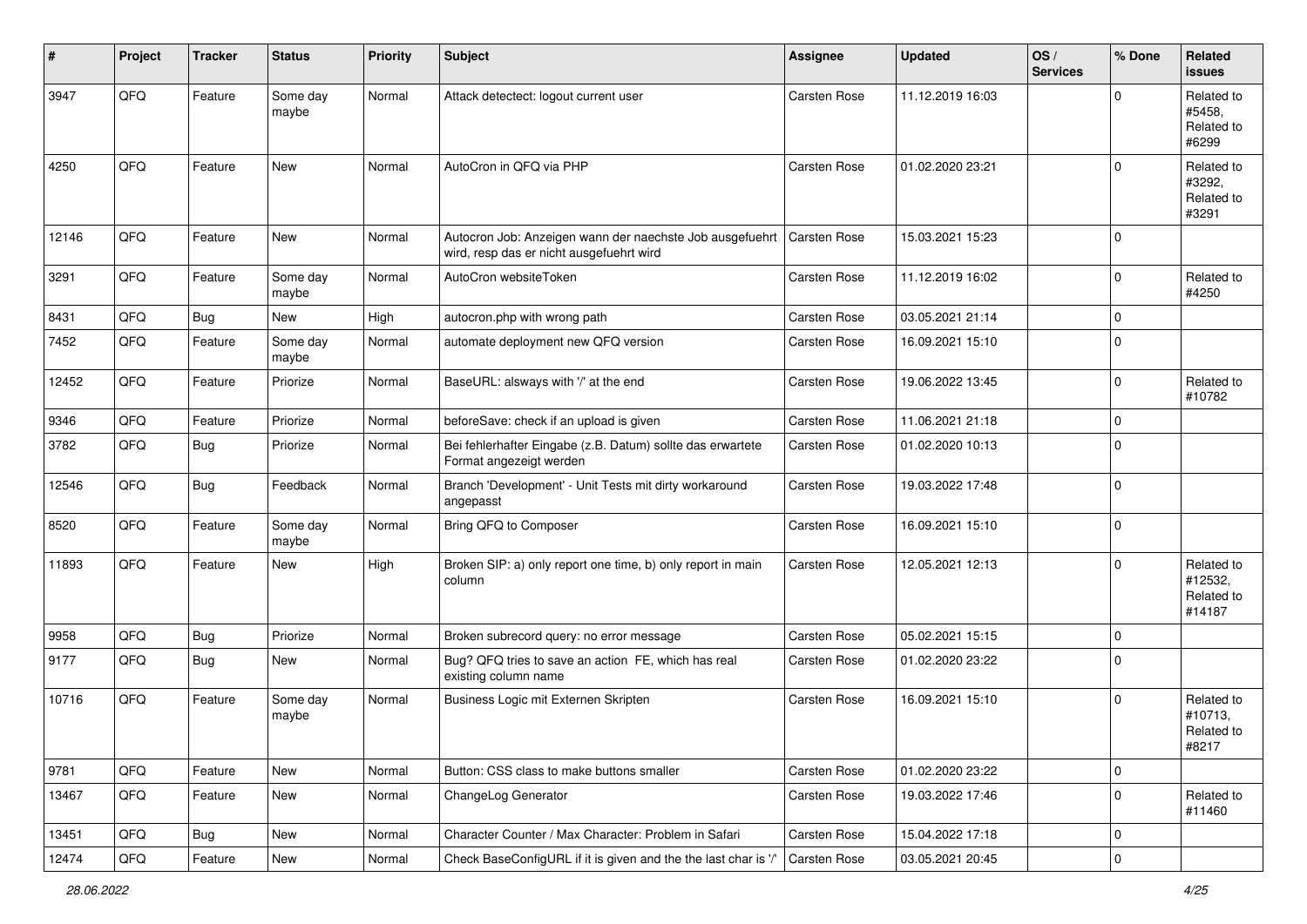| #     | Project | <b>Tracker</b> | <b>Status</b>              | <b>Priority</b> | <b>Subject</b>                                                                                                                | Assignee            | <b>Updated</b>   | OS/<br><b>Services</b> | % Done       | Related<br>issues                               |
|-------|---------|----------------|----------------------------|-----------------|-------------------------------------------------------------------------------------------------------------------------------|---------------------|------------------|------------------------|--------------|-------------------------------------------------|
| 9669  | QFQ     | <b>Bug</b>     | Some day<br>maybe          | Normal          | Checkbox / Template Group: radio/checkbox visible broken<br>after 'add'                                                       | Carsten Rose        | 16.06.2021 13:47 |                        | 0            | Related to<br>#8091                             |
| 11752 | QFQ     | <b>Bug</b>     | New                        | Normal          | checkbox renders multiple input elements with same name                                                                       | <b>Carsten Rose</b> | 17.12.2020 14:58 |                        | $\mathbf 0$  | Related to<br>#11750                            |
| 12163 | QFQ     | Feature        | <b>New</b>                 | Normal          | Checkbox: table wrap                                                                                                          | <b>Carsten Rose</b> | 03.05.2021 20:51 |                        | 0            |                                                 |
| 6715  | QFQ     | Feature        | Some day<br>maybe          | Normal          | Code-Refactoring: dbArray vereinheitlichen                                                                                    | <b>Carsten Rose</b> | 11.12.2019 16:02 |                        | $\mathbf 0$  |                                                 |
| 7102  | QFQ     | Feature        | <b>New</b>                 | Normal          | Comment sign in report: '#' and '--'                                                                                          | Carsten Rose        | 01.02.2020 23:21 |                        | 0            |                                                 |
| 4279  | QFQ     | <b>Bug</b>     | Some day<br>maybe          | High            | config.linkVars lost                                                                                                          | <b>Carsten Rose</b> | 03.05.2021 21:14 |                        | $\mathbf 0$  |                                                 |
| 3349  | QFQ     | <b>Bug</b>     | Some day<br>maybe          | Normal          | config.qfq.ini: a) vertraegt keine '=' im Value (z.B. Passwort),<br>b) Values sollten in ticks einschliessbar sein (spaces, ) | <b>Carsten Rose</b> | 11.12.2019 16:02 |                        | $\mathbf 0$  |                                                 |
| 8082  | QFQ     | Feature        | Priorize                   | High            | Contact form without saving record                                                                                            | <b>Carsten Rose</b> | 07.12.2021 15:20 |                        | $\mathbf 0$  | Related to<br>#8587,<br><b>Blocks</b><br>#11850 |
| 12714 | QFQ     | Bug            | <b>New</b>                 | Normal          | Conversion of GIF to PDF broken when GIF contains Alpha.                                                                      | <b>Carsten Rose</b> | 19.03.2022 17:49 |                        | $\mathbf 0$  |                                                 |
| 4650  | QFQ     | Feature        | Some day<br>maybe          | Normal          | Convert html to doc/rtf                                                                                                       | Carsten Rose        | 01.02.2020 23:20 |                        | $\mathbf 0$  | Related to<br>#10704                            |
| 12327 | QFQ     | <b>Bug</b>     | <b>New</b>                 | Normal          | Copy to clipboard: Glyphicon can not be changed                                                                               | Carsten Rose        | 27.12.2021 17:59 |                        | $\mathbf 0$  |                                                 |
| 12330 | QFQ     | Feature        | New                        | Normal          | Copy to input field / text area / TinyMCE                                                                                     | Carsten Rose        | 07.04.2021 09:01 |                        | 0            |                                                 |
| 8089  | QFQ     | Feature        | New                        | Normal          | Copy/Paste for FormElements                                                                                                   | Carsten Rose        | 01.02.2020 23:22 |                        | $\mathbf 0$  |                                                 |
| 13843 | QFQ     | Feature        | <b>New</b>                 | Normal          | Create JWT via QFQ                                                                                                            | Carsten Rose        | 19.03.2022 17:42 |                        | $\mathbf 0$  |                                                 |
| 13841 | QFQ     | Feature        | New                        | Normal          | Create PDF via iText - evaluate                                                                                               | <b>Carsten Rose</b> | 19.03.2022 17:42 |                        | $\mathbf 0$  |                                                 |
| 9136  | QFQ     | Feature        | New                        | Normal          | Create ZIP files with dynamic PDFs                                                                                            | Carsten Rose        | 01.02.2020 23:22 |                        | $\mathbf 0$  |                                                 |
| 3990  | QFQ     | Feature        | Some day<br>maybe          | High            | custom class definition: add space automatically                                                                              | Carsten Rose        | 03.05.2021 21:14 |                        | $\mathbf 0$  |                                                 |
| 12337 | QFQ     | Feature        | Some day<br>maybe          | Normal          | Database.php: better caching                                                                                                  | <b>Carsten Rose</b> | 16.09.2021 15:10 |                        | $\mathbf 0$  |                                                 |
| 3130  | QFQ     | <b>Bug</b>     | Some day<br>maybe          | Normal          | Debug Info's nicht korrekt nach 'New > Save'.                                                                                 | <b>Carsten Rose</b> | 11.12.2019 16:03 |                        | $\mathbf 0$  | Related to<br>#3253                             |
| 3331  | QFQ     | Feature        | Some day<br>maybe          | Normal          | Default Tooltip fuer _page? Links: mit Form und Record ID                                                                     | Carsten Rose        | 11.12.2019 16:02 |                        | 0            |                                                 |
| 9348  | QFQ     | Feature        | New                        | Normal          | defaultThumbnailSize: pre render thumbnails                                                                                   | Carsten Rose        | 12.06.2021 09:05 |                        | $\mathsf{O}$ |                                                 |
| 13566 | QFQ     | Feature        | Ready to sync<br>(develop) | Normal          | Delete config-example.qfq.php file                                                                                            | Carsten Rose        | 23.12.2021 09:25 |                        | 0            |                                                 |
| 7630  | QFG     | Feature        | Priorize                   | Normal          | detailed error message for simple upload                                                                                      | Carsten Rose        | 01.02.2020 10:13 |                        | $\mathbf 0$  |                                                 |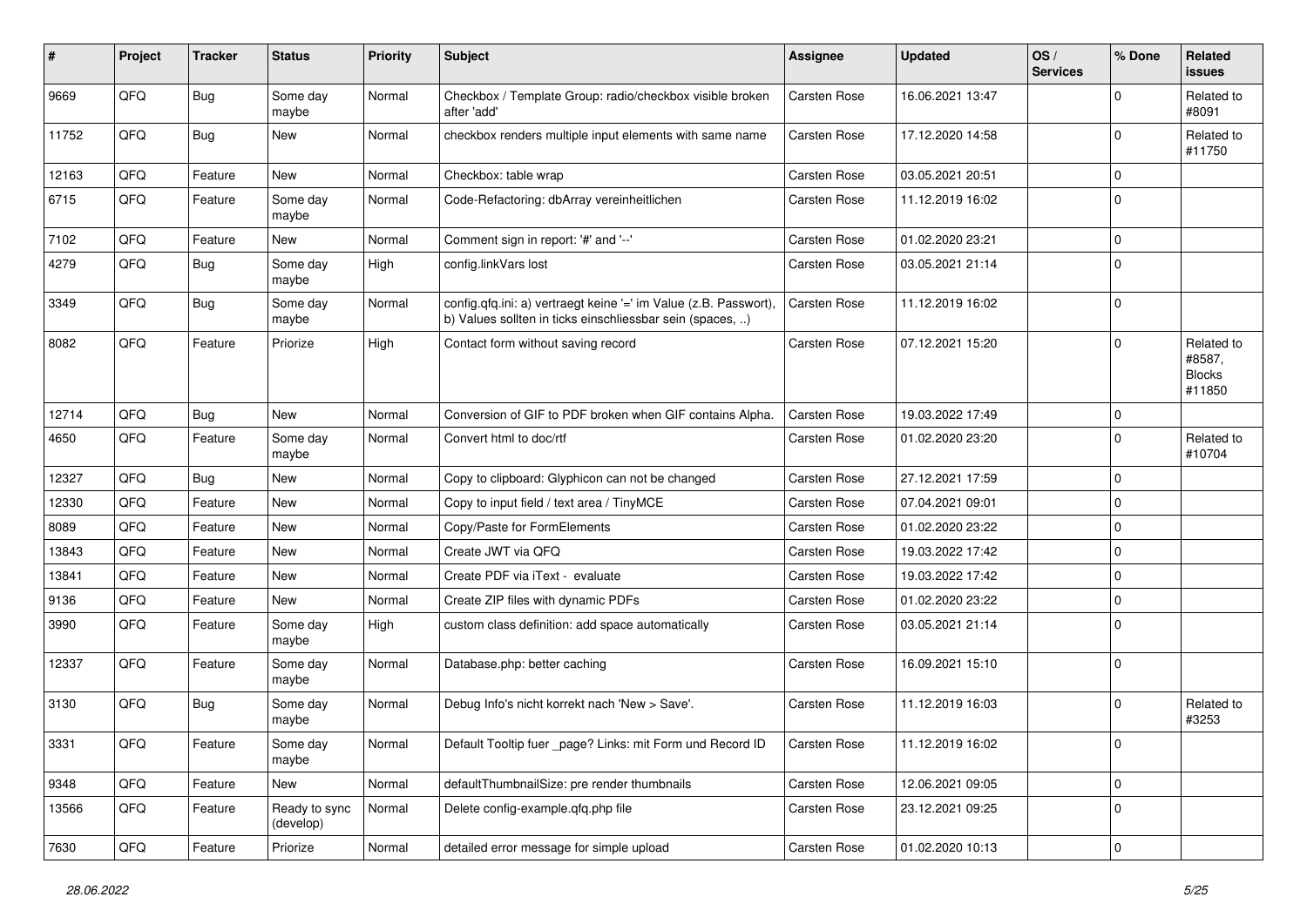| #     | Project | <b>Tracker</b> | <b>Status</b>     | <b>Priority</b> | <b>Subject</b>                                                                                                     | Assignee            | Updated          | OS/<br><b>Services</b> | % Done      | Related<br>issues    |
|-------|---------|----------------|-------------------|-----------------|--------------------------------------------------------------------------------------------------------------------|---------------------|------------------|------------------------|-------------|----------------------|
| 7481  | QFQ     | Feature        | <b>New</b>        | Normal          | Detect 'BaseUrl' automatically                                                                                     | <b>Carsten Rose</b> | 01.02.2020 23:21 |                        | $\Omega$    |                      |
| 12503 | QFQ     | Feature        | Priorize          | Normal          | Detect dangerous UPDATE statement with missing WHERE                                                               | <b>Carsten Rose</b> | 05.05.2021 22:09 |                        | $\Omega$    |                      |
| 3273  | QFQ     | Feature        | Some day<br>maybe | Low             | Dirty Flag in Form                                                                                                 | Carsten Rose        | 11.12.2019 16:02 |                        | $\Omega$    |                      |
| 3458  | QFQ     | Feature        | Some day<br>maybe | Normal          | Display 'Edit Form Element'-Checkbox on form: should<br>depend on FE Group                                         | Carsten Rose        | 11.12.2019 16:02 |                        | $\Omega$    | Related to<br>#3447  |
| 8892  | QFQ     | Feature        | Some day<br>maybe | Normal          | Display and Edit SQL Comments in Form Editor                                                                       | Carsten Rose        | 11.12.2019 16:01 |                        | $\Omega$    |                      |
| 13460 | QFQ     | <b>Bug</b>     | New               | Normal          | Doc: Password set/reset  password should not processed<br>with 'html encode'                                       | Carsten Rose        | 19.03.2022 17:46 |                        | $\Omega$    |                      |
| 8894  | QFQ     | Feature        | Some day<br>maybe | Normal          | Documentation Tags Usable in QFQ Application                                                                       | Carsten Rose        | 11.12.2019 16:01 |                        | $\Omega$    |                      |
| 3905  | QFQ     | Feature        | Some day<br>maybe | Normal          | Documentation: Best Practice anhand eines Online<br>Bewerbungstools                                                | Carsten Rose        | 11.12.2019 16:03 |                        | $\Omega$    |                      |
| 12109 | QFQ     | Feature        | <b>New</b>        | Normal          | Donwload Link: Plain, SIP, Persistent Link, Peristent SIP -<br>new notation                                        | Carsten Rose        | 03.05.2021 20:45 |                        | $\Omega$    | Related to<br>#12085 |
| 4293  | QFQ     | <b>Bug</b>     | Some day<br>maybe | Normal          | Download broken if token 'd:' is missing - but no error<br>message                                                 | Carsten Rose        | 11.12.2019 16:03 |                        | $\mathbf 0$ | Related to<br>#7514  |
| 5221  | QFQ     | <b>Bug</b>     | <b>New</b>        | High            | Download Dialog: Bleibt stehen in FF wenn Datei<br>automatisch gespeichert wird.                                   | Carsten Rose        | 03.05.2021 21:14 |                        | $\Omega$    |                      |
| 10996 | QFQ     | Feature        | New               | Normal          | Download video via sip: no seek                                                                                    | Carsten Rose        | 12.08.2020 14:18 |                        | $\Omega$    |                      |
| 6292  | QFQ     | Feature        | New               | Normal          | Download: File speichern mit Hash aber original Filename in<br>der Datenbank vermerken fuer Downloads              | <b>Carsten Rose</b> | 01.02.2020 23:21 |                        | $\Omega$    |                      |
| 7217  | QFQ     | Feature        | Priorize          | Normal          | Download: notice User if $\degree$ sip=? is missing                                                                | Carsten Rose        | 01.02.2020 10:13 |                        | $\mathbf 0$ |                      |
| 12603 | QFQ     | Feature        | New               | Normal          | Dropdown (Select), Radio, checkbox:<br>itemListAlways={{!SELECT key, value}}                                       | Carsten Rose        | 19.03.2022 17:47 |                        | $\Omega$    |                      |
| 10119 | QFQ     | Feature        | New               | Normal          | Dropdown (selectlist) & Type Ahead: format and catagorize<br>list                                                  | Carsten Rose        | 07.05.2020 09:36 |                        | $\Omega$    |                      |
| 2995  | QFQ     | Feature        | Some day<br>maybe | Normal          | Dropdown JQuery Plugin: 'chosen' - Moeglichkeit um Select<br>Listen mehr Funktion zu geben. Kein Bootstrap noetig. | Carsten Rose        | 11.12.2019 16:03 |                        | $\Omega$    |                      |
| 9975  | QFQ     | <b>Bug</b>     | Priorize          | Normal          | Dropdown Menu: 'r:3' broken                                                                                        | Carsten Rose        | 01.02.2020 10:13 |                        | $\mathbf 0$ |                      |
| 12670 | QFQ     | <b>Bug</b>     | New               | High            | Dropdown-Menu classes können nicht mehr angegeben<br>werden                                                        | Carsten Rose        | 07.12.2021 17:19 |                        | $\Omega$    |                      |
| 4869  | QFQ     | Feature        | Some day<br>maybe | Normal          | Dynamic Update (show, hide, readonly?, required?) for<br><b>Template Group Elements</b>                            | Carsten Rose        | 01.02.2020 23:19 |                        | $\Omega$    | Related to<br>#4865  |
| 4583  | QFQ     | <b>Bug</b>     | Some day<br>maybe | Normal          | Dynamic Update bei TypeAhead Feldern                                                                               | Carsten Rose        | 01.02.2020 23:19 |                        | $\Omega$    |                      |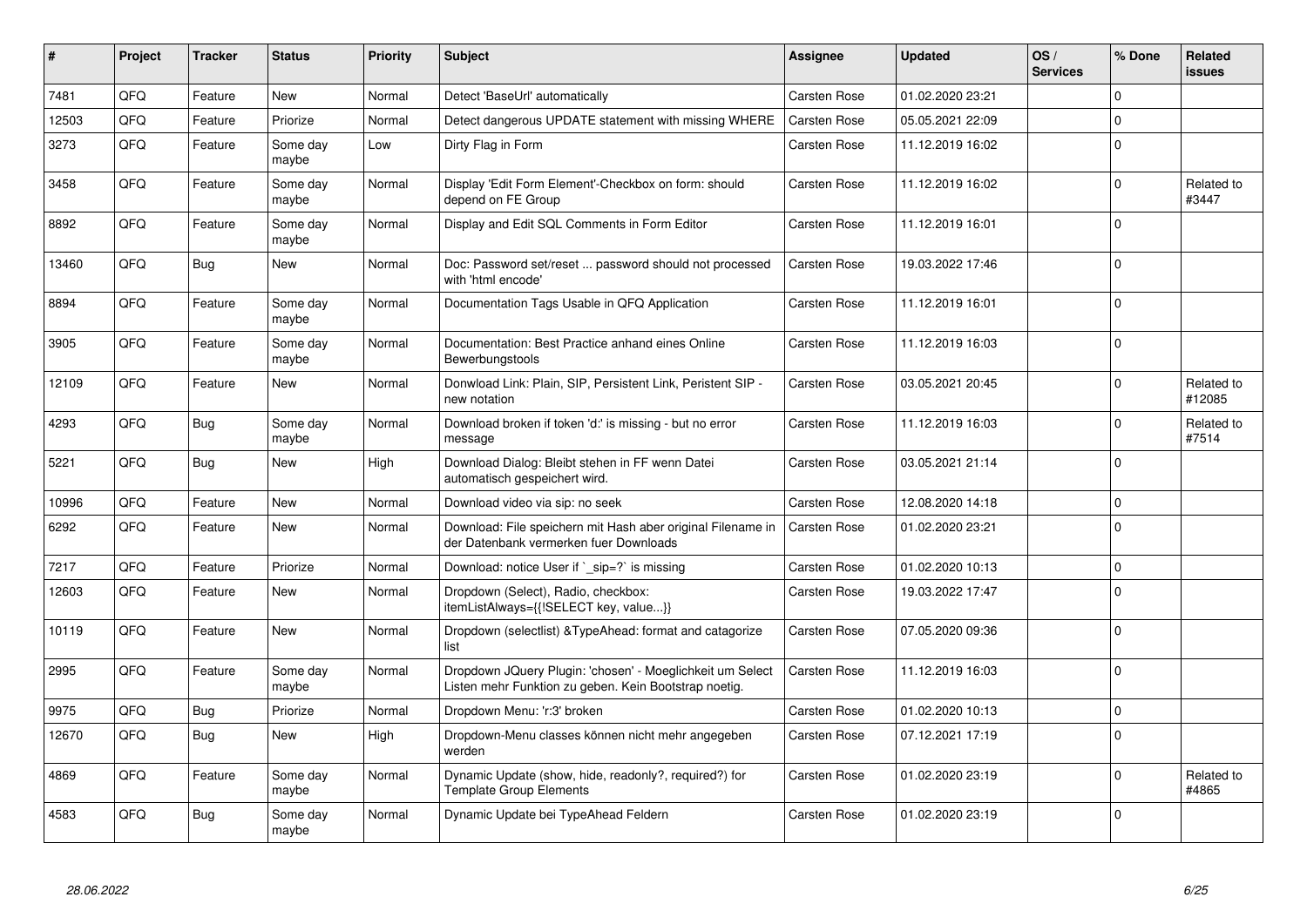| #     | Project | <b>Tracker</b> | <b>Status</b>     | <b>Priority</b> | Subject                                                                                                                 | <b>Assignee</b>     | <b>Updated</b>   | OS/<br><b>Services</b> | % Done      | Related<br>issues         |
|-------|---------|----------------|-------------------|-----------------|-------------------------------------------------------------------------------------------------------------------------|---------------------|------------------|------------------------|-------------|---------------------------|
| 3216  | QFQ     | Feature        | Some day<br>maybe | Normal          | dynamic update für checkbox label2                                                                                      | Carsten Rose        | 11.12.2019 16:03 |                        | 0           | Related to<br>#2081       |
| 11504 | QFQ     | Feature        | New               | Normal          | Dynamic Update: Button text update for 'Save',' Close' &<br>'Delete'                                                    | <b>Carsten Rose</b> | 12.11.2020 23:44 |                        | $\mathbf 0$ |                           |
| 3811  | QFQ     | <b>Bug</b>     | Some day<br>maybe | Normal          | Dynamic Update: extraButtonInfo - Text aktualisieren                                                                    | <b>Carsten Rose</b> | 11.12.2019 16:03 |                        | 0           | Related to<br>#11517      |
| 8106  | QFQ     | <b>Bug</b>     | Some day<br>maybe | Normal          | Dynamic Update: Feld kann nicht auf empty zurückgesetzt<br>werden                                                       | <b>Carsten Rose</b> | 11.12.2019 16:01 |                        | $\mathbf 0$ |                           |
| 4082  | QFQ     | Feature        | <b>New</b>        | Normal          | Dynamic Update: modeSql - useful default                                                                                | Carsten Rose        | 01.02.2020 23:22 |                        | 0           |                           |
| 3682  | QFQ     | Bug            | Some day<br>maybe | Normal          | Dynamic update: Radio buttons                                                                                           | Carsten Rose        | 11.12.2019 16:02 |                        | 0           |                           |
| 7002  | QFQ     | Bug            | New               | Normal          | Dynamic Update: row does not disappear / appear                                                                         | <b>Carsten Rose</b> | 01.02.2020 23:22 |                        | $\mathbf 0$ |                           |
| 7109  | QFQ     | Feature        | <b>New</b>        | Normal          | Dynamic Updates: row/element hide                                                                                       | <b>Carsten Rose</b> | 01.02.2020 23:22 |                        | 0           | Has<br>duplicate<br>#4081 |
| 11460 | QFQ     | Feature        | <b>New</b>        | Normal          | Easier creation of changelog: gitchangelog                                                                              | <b>Carsten Rose</b> | 12.06.2021 10:20 |                        | $\mathbf 0$ | Related to<br>#13467      |
| 9783  | QFQ     | Bug            | New               | Normal          | Email with special characters                                                                                           | <b>Carsten Rose</b> | 01.02.2020 23:22 |                        | 0           |                           |
| 3864  | QFQ     | Feature        | <b>New</b>        | Normal          | Encrypt / decrypt field                                                                                                 | <b>Carsten Rose</b> | 08.03.2021 18:08 |                        | $\mathbf 0$ |                           |
| 5579  | QFQ     | Feature        | Some day<br>maybe | Normal          | Enhance Doc / Presentation: variable type 'link column type'                                                            | <b>Carsten Rose</b> | 01.02.2020 23:19 |                        | $\mathbf 0$ |                           |
| 8585  | QFQ     | Feature        | Priorize          | Normal          | Enhance Error message for 'unknown form'                                                                                | Carsten Rose        | 01.02.2020 10:13 |                        | 0           |                           |
| 6250  | QFQ     | Feature        | In Progress       | Normal          | Enhance layout: a) Subrecord, b) Subrecord-Title                                                                        | Carsten Rose        | 01.02.2020 23:22 |                        | 0           | Related to<br>#5391       |
| 9013  | QFQ     | <b>Bug</b>     | <b>New</b>        | Normal          | Error in Twig template not handled                                                                                      | Carsten Rose        | 20.10.2021 13:43 |                        | 0           |                           |
| 6677  | QFQ     | <b>Bug</b>     | New               | Normal          | Error message FE Action Element: no/wrong FE reference<br>who cause the problem.                                        | Carsten Rose        | 01.02.2020 23:21 |                        | $\mathbf 0$ |                           |
| 7547  | QFQ     | <b>Bug</b>     | <b>New</b>        | Normal          | Error Message in afterSave: wrong parameter column<br>reported                                                          | Carsten Rose        | 01.02.2020 23:22 |                        | 0           |                           |
| 5132  | QFQ     | Feature        | Some day<br>maybe | Normal          | Error Message sendmail missing attachment: more details                                                                 | Carsten Rose        | 01.02.2020 23:19 |                        | 0           |                           |
| 6912  | QFQ     | Bug            | New               | Normal          | error Message Var 'deadline' already set in SIP - in Form<br>with FE.value={{deadline:R:::{{deadlinePeriod:Y}}}}        | Carsten Rose        | 01.02.2020 23:21 |                        | $\Omega$    |                           |
| 9127  | QFQ     | <b>Bug</b>     | New               | Normal          | Error Message: change 'roll over' color - text not readable                                                             | Carsten Rose        | 01.02.2020 23:22 |                        | 0           |                           |
| 9128  | QFQ     | Feature        | New               | Normal          | Error Message: not replaced variables- a) replace back to<br>'{{', b) underline                                         | Carsten Rose        | 01.02.2020 23:22 |                        | 0           | Related to<br>#9129       |
| 4330  | QFQ     | Feature        | Some day<br>maybe | Normal          | Error Message: report missing {{ / }} in sqlUpdate, sqlInsert,<br>sqlDelete, sqlAfter, sqlBefore in FE action elements. | Carsten Rose        | 01.02.2020 23:20 |                        | 0           |                           |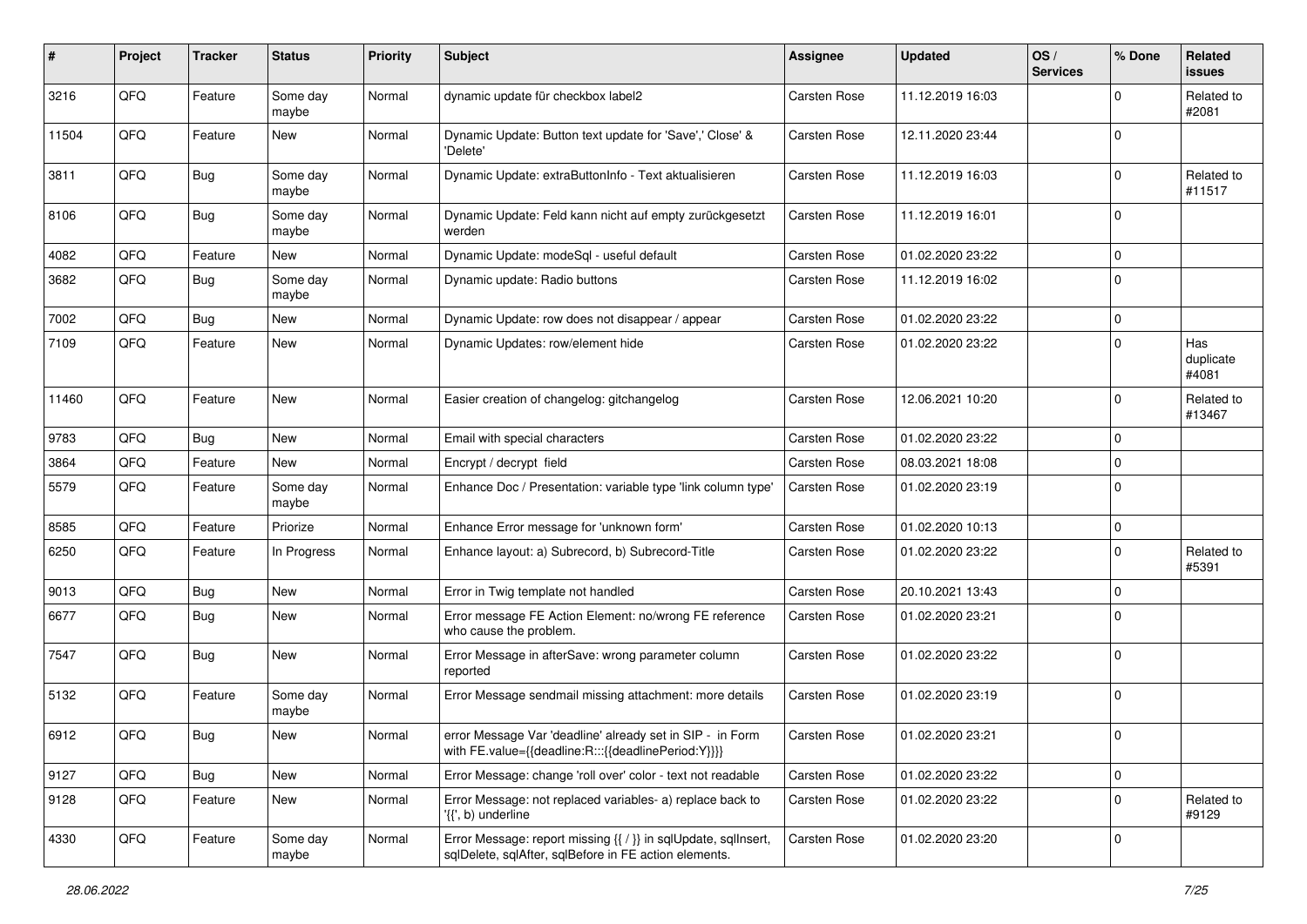| #     | Project | <b>Tracker</b> | <b>Status</b>     | <b>Priority</b> | <b>Subject</b>                                                                            | Assignee     | <b>Updated</b>   | OS/<br><b>Services</b> | % Done      | Related<br><b>issues</b>                                                                                                       |
|-------|---------|----------------|-------------------|-----------------|-------------------------------------------------------------------------------------------|--------------|------------------|------------------------|-------------|--------------------------------------------------------------------------------------------------------------------------------|
| 4328  | QFQ     | <b>Bug</b>     | Some day<br>maybe | Normal          | Error Message: Show FE name/number on problems in FE                                      | Carsten Rose | 01.02.2020 23:20 |                        | $\Omega$    |                                                                                                                                |
| 10976 | QFQ     | Feature        | <b>New</b>        | Normal          | Excel Export Verbesserungen                                                               | Carsten Rose | 06.08.2020 10:56 |                        | $\mathbf 0$ |                                                                                                                                |
| 12024 | QFQ     | Feature        | <b>New</b>        | Normal          | Excel Export: text columns by default decode<br>htmlspeciachar()                          | Carsten Rose | 17.02.2021 23:55 |                        | $\mathbf 0$ | Related to<br>#12022                                                                                                           |
| 6594  | QFQ     | Feature        | New               | Normal          | Excel: on download, check if there is a valid sip                                         | Carsten Rose | 01.02.2020 23:21 |                        | $\mathbf 0$ |                                                                                                                                |
| 3900  | QFQ     | Feature        | Some day<br>maybe | Normal          | Extend documentation of 'Copy / Paste'                                                    | Carsten Rose | 11.12.2019 16:03 |                        | $\mathbf 0$ | Related to<br>#3899                                                                                                            |
| 11217 | QFQ     | Feature        | Some day<br>maybe | Normal          | <b>Extend Script Functionality</b>                                                        | Carsten Rose | 16.09.2021 15:10 |                        | $\mathbf 0$ |                                                                                                                                |
| 11517 | QFQ     | <b>Bug</b>     | In Progress       | Normal          | extraButtonInfo Broken for multiple FormElements                                          | Carsten Rose | 12.05.2022 13:12 |                        | $\Omega$    | Related to<br>#7890.<br>Related to<br>#3811, Has<br>duplicate<br>#10905, Has<br>duplicate<br>#10553, Has<br>duplicate<br>#6779 |
| 4528  | QFQ     | <b>Bug</b>     | Some day<br>maybe | Normal          | extraButtonLock mit SQLAhead Bug                                                          | Carsten Rose | 01.02.2020 23:19 |                        | $\mathbf 0$ |                                                                                                                                |
| 8719  | QFQ     | Feature        | <b>New</b>        | Normal          | extraButtonLock: add support for 0/1                                                      | Carsten Rose | 01.02.2020 23:22 |                        | $\pmb{0}$   |                                                                                                                                |
| 9862  | QFQ     | <b>Bug</b>     | Priorize          | Normal          | Failed writing to sql mail qfq.log should throw an exception                              | Carsten Rose | 01.02.2020 10:13 |                        | $\mathbf 0$ |                                                                                                                                |
| 8584  | QFQ     | Feature        | Priorize          | Normal          | FE 'Action' - never assign to Container (except Template<br>Group)                        | Carsten Rose | 01.02.2020 10:13 |                        | $\Omega$    |                                                                                                                                |
| 9352  | QFQ     | Feature        | <b>New</b>        | Normal          | FE 'Native' fire slaveld, sqlAfter, sqlIns                                                | Carsten Rose | 01.02.2020 23:22 |                        | $\mathbf 0$ |                                                                                                                                |
| 7812  | QFQ     | Feature        | <b>New</b>        | Normal          | FE 'Subrecord' - new option 'subrecordShowFilter',<br>'subrecordPaging'                   | Carsten Rose | 01.02.2020 23:22 |                        | $\mathbf 0$ |                                                                                                                                |
| 9531  | QFQ     | <b>Bug</b>     | <b>New</b>        | High            | FE File: Dynamic Update / modeSgl / required detected even<br>it not set                  | Carsten Rose | 11.06.2021 20:32 |                        | $\Omega$    | Related to<br>#12398                                                                                                           |
| 3750  | QFQ     | Bug            | Some day<br>maybe | Normal          | FE in a row: if one violates check, all are red                                           | Carsten Rose | 11.12.2019 16:03 |                        | $\mathbf 0$ |                                                                                                                                |
| 12040 | QFQ     | Bug            | New               | Normal          | FE Mode 'hidden' für zwei FEs auf einer Zeile                                             | Carsten Rose | 18.02.2021 10:13 |                        | $\pmb{0}$   |                                                                                                                                |
| 3547  | QFQ     | <b>Bug</b>     | New               | Normal          | FE of type 'note' causes writing of empty fields.                                         | Carsten Rose | 01.02.2020 23:21 |                        | $\mathbf 0$ |                                                                                                                                |
| 7656  | QFQ     | <b>Bug</b>     | Priorize          | Normal          | FE with required, 'pattern' and 'extraButtonLock': always<br>complain about missing value | Carsten Rose | 01.02.2020 10:13 |                        | l 0         |                                                                                                                                |
| 8277  | QFQ     | Feature        | Priorize          | Normal          | fe.parameter.default=                                                                     | Carsten Rose | 01.02.2020 23:17 |                        | $\mathbf 0$ | Related to<br>#8113                                                                                                            |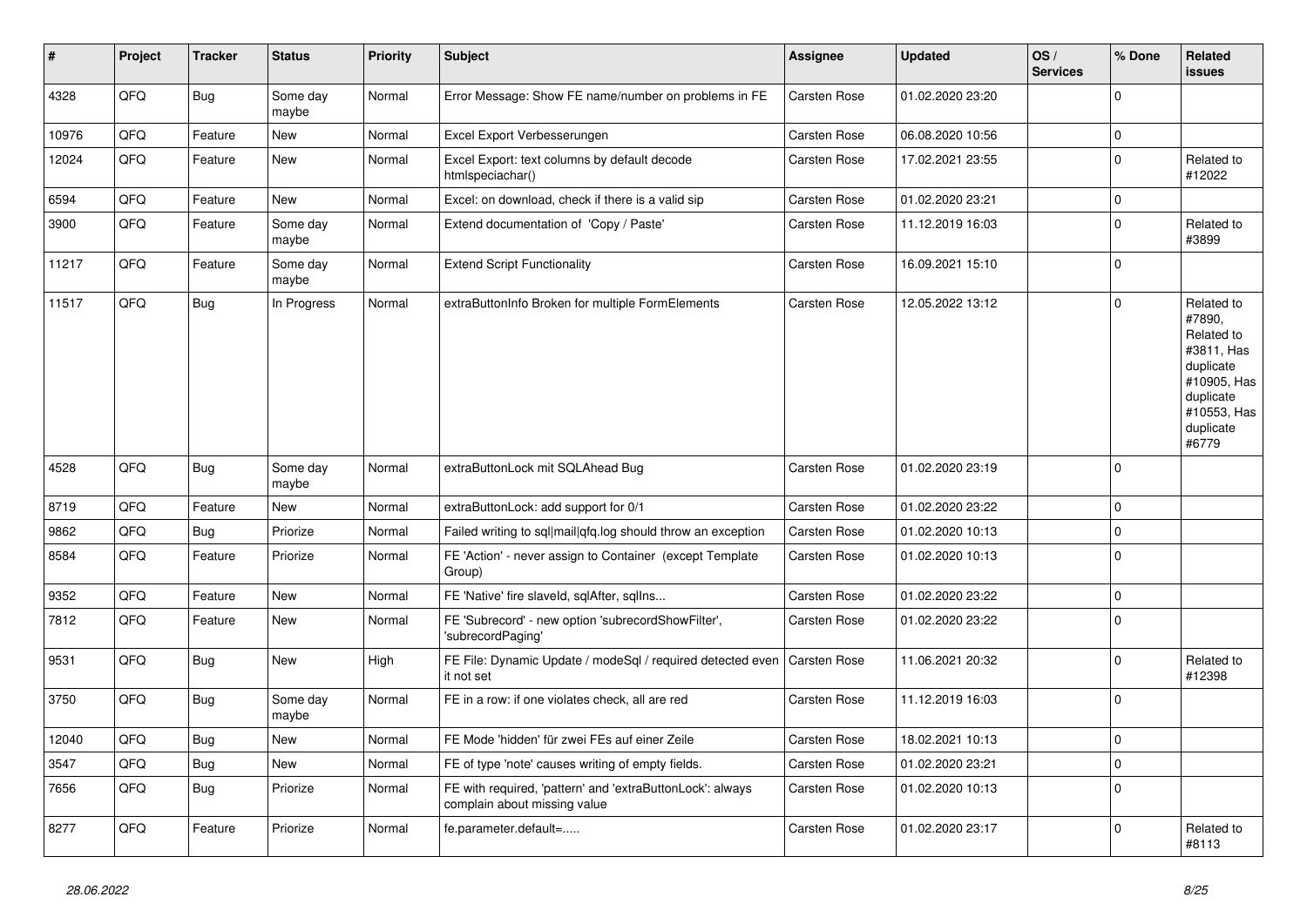| #     | Project | <b>Tracker</b> | <b>Status</b>     | <b>Priority</b> | Subject                                                                                                              | <b>Assignee</b>     | <b>Updated</b>   | OS/<br><b>Services</b> | % Done      | Related<br><b>issues</b>                                              |
|-------|---------|----------------|-------------------|-----------------|----------------------------------------------------------------------------------------------------------------------|---------------------|------------------|------------------------|-------------|-----------------------------------------------------------------------|
| 10013 | QFQ     | Feature        | Some day<br>maybe | Normal          | FE.typ=editor: CodeMirror                                                                                            | <b>Carsten Rose</b> | 08.06.2022 10:37 |                        | 0           | Related to<br>#12611,<br>Related to<br>#12490,<br>Related to<br>#7732 |
| 5021  | QFQ     | <b>Bug</b>     | Some day<br>maybe | Normal          | FE.typ=extra - during save displays error 'datum2' already<br>filled in STORE_SIP - the value is stored nevertheless | Carsten Rose        | 01.02.2020 23:19 |                        | $\Omega$    | Related to<br>#3875                                                   |
| 5559  | QFQ     | Bug            | <b>New</b>        | Normal          | FE.type = Upload: 'accept' might contain variables                                                                   | Carsten Rose        | 11.05.2020 21:23 |                        | $\mathbf 0$ |                                                                       |
| 8049  | QFQ     | <b>Bug</b>     | New               | Normal          | FE.type=note, column 'value': text moves some pixel to top<br>after save                                             | <b>Carsten Rose</b> | 01.02.2020 23:22 |                        | $\mathbf 0$ |                                                                       |
| 9317  | QFQ     | Bug            | <b>New</b>        | Normal          | FE.type=note: with dynamic show/hidden an empty label<br>causes trouble                                              | Carsten Rose        | 01.02.2020 23:22 |                        | 0           |                                                                       |
| 7899  | QFQ     | <b>Bug</b>     | New               | High            | Fe.type=password / retype / required: always complain about   Carsten Rose<br>missing value                          |                     | 03.05.2021 21:14 |                        | $\Omega$    |                                                                       |
| 10082 | QFQ     | Bug            | New               | Normal          | FE.type=SELECT - 'sanatize' Class                                                                                    | Carsten Rose        | 07.05.2020 09:36 |                        | $\Omega$    | Related to<br>#10081                                                  |
| 12162 | QFQ     | Feature        | <b>New</b>        | Normal          | FE.type=sendmail: personalized mailing (several mails) via<br>template                                               | Carsten Rose        | 03.05.2021 20:45 |                        | $\mathbf 0$ |                                                                       |
| 9347  | QFQ     | Bug            | <b>New</b>        | High            | FE.type=upload with dynamic show/hidden: required not<br>detected                                                    | Carsten Rose        | 12.06.2021 10:40 |                        | $\Omega$    | Related to<br>#5305,<br>Related to<br>#12398                          |
| 8037  | QFQ     | Bug            | Priorize          | Normal          | FE.type=upload (advanced mode): {{slaveld:V}} missing<br>during dynamic update                                       | Carsten Rose        | 01.02.2020 10:13 |                        | $\Omega$    |                                                                       |
| 9534  | QFQ     | Bug            | Priorize          | Urgent          | FE.type=upload: 'Unknown Mode: ID"                                                                                   | Carsten Rose        | 03.05.2021 21:14 |                        | $\Omega$    | Related to<br>#9532                                                   |
| 9533  | QFQ     | Bug            | <b>New</b>        | Normal          | FE.type=upload: Check in 'beforeSave' if upload is given                                                             | Carsten Rose        | 01.02.2020 23:22 |                        | $\Omega$    | Related to<br>#11523                                                  |
| 7512  | QFQ     | Bug            | New               | Normal          | FE: inputType=number >> 'pattern' is not respected                                                                   | Carsten Rose        | 01.02.2020 23:22 |                        | $\Omega$    |                                                                       |
| 7920  | QFQ     | Feature        | <b>New</b>        | Normal          | FE: Syntax Highlight, Zeinlenumbruch                                                                                 | Carsten Rose        | 01.02.2020 10:03 |                        | $\Omega$    |                                                                       |
| 10937 | QFQ     | Bug            | <b>New</b>        | Normal          | Fehler mit abhängigen Select- Feldern beim Positionieren                                                             | Carsten Rose        | 12.11.2020 23:45 |                        | 0           |                                                                       |
| 4872  | QFQ     | Feature        | Some day<br>maybe | Normal          | Fields of Typo3 page available in STORE_TYPO3                                                                        | Carsten Rose        | 01.02.2020 23:19 |                        | $\Omega$    |                                                                       |
| 4413  | QFQ     | Feature        | New               | Normal          | fieldset: show/hidden, modeSql, dynamicUpdate                                                                        | Carsten Rose        | 09.02.2022 15:19 |                        | 0           |                                                                       |
| 6462  | QFQ     | <b>Bug</b>     | New               | Normal          | File Upload: Nutzlose Fehlermeldung wenn Datei zu gross                                                              | Carsten Rose        | 01.02.2020 23:21 |                        | $\mathbf 0$ | Related to<br>#6139                                                   |
| 8336  | QFQ     | Feature        | New               | Normal          | Form > modified > Close New: a) Optional disable popup, b)<br>custom text, c) mode on save: close stay               | Carsten Rose        | 01.02.2020 23:22 |                        | $\mathbf 0$ | Related to<br>#8335                                                   |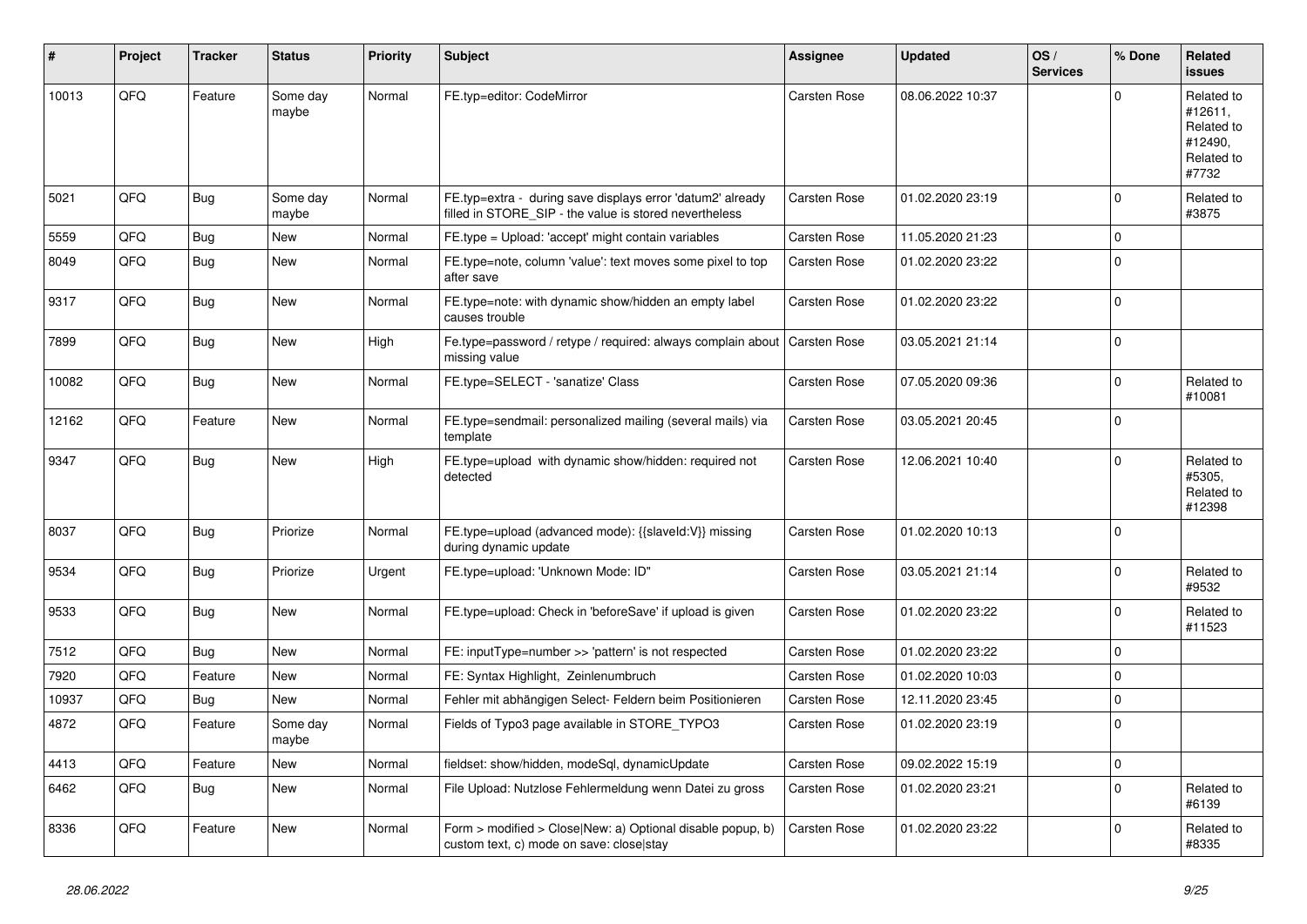| #     | Project | <b>Tracker</b> | <b>Status</b>     | <b>Priority</b> | Subject                                                                                                                                             | <b>Assignee</b>     | <b>Updated</b>   | OS/<br><b>Services</b> | % Done      | Related<br>issues         |
|-------|---------|----------------|-------------------|-----------------|-----------------------------------------------------------------------------------------------------------------------------------------------------|---------------------|------------------|------------------------|-------------|---------------------------|
| 9602  | QFQ     | Feature        | <b>New</b>        | Normal          | Form definition as JSON                                                                                                                             | <b>Carsten Rose</b> | 01.02.2020 23:21 |                        | $\Omega$    | Related to<br>#9600       |
| 4756  | QFQ     | <b>Bug</b>     | New               | Normal          | Form dirty even nothing changes                                                                                                                     | Carsten Rose        | 11.12.2019 16:16 |                        | $\Omega$    |                           |
| 11322 | QFQ     | Feature        | Some day<br>maybe | Normal          | Form Element JSON - (multiline parameter field)                                                                                                     | Carsten Rose        | 16.09.2021 15:10 |                        | $\Omega$    |                           |
| 12315 | QFQ     | Feature        | Some day<br>maybe | Normal          | Form History (Diffs) / Backups                                                                                                                      | <b>Carsten Rose</b> | 16.09.2021 15:10 |                        | $\Omega$    |                           |
| 5557  | QFQ     | Bug            | Some day<br>maybe | Normal          | Form load: STORE_RECORD filled, but should be empty                                                                                                 | <b>Carsten Rose</b> | 01.02.2020 23:19 |                        | $\Omega$    |                           |
| 5983  | QFQ     | Feature        | Some day<br>maybe | Normal          | Form Submit (save & update): normalize date/-time FE                                                                                                | <b>Carsten Rose</b> | 01.02.2020 23:19 |                        | $\Omega$    |                           |
| 12581 | QFQ     | <b>Bug</b>     | New               | Normal          | Form.forward=close: Record 'new' in new browser tab ><br>save (& close) >> Form is not reloaded with new created<br>record id and stays in mode=new | <b>Carsten Rose</b> | 19.03.2022 17:48 |                        | $\Omega$    |                           |
| 9668  | QFQ     | Feature        | Priorize          | Normal          | Form.mode: rename 'hidden' to 'hide'                                                                                                                | <b>Carsten Rose</b> | 05.05.2021 22:14 |                        | $\Omega$    | Related to<br>#6437       |
| 9773  | QFQ     | <b>Bug</b>     | <b>New</b>        | Normal          | form.parameter.formModeGlobal=requiredOff                                                                                                           | <b>Carsten Rose</b> | 01.02.2020 15:56 |                        | $\mathbf 0$ |                           |
| 3708  | QFQ     | Feature        | Some day<br>maybe | Normal          | Form: input - 'specialchars', 'none'  gewisse tags erlauben,<br>andere verbieten                                                                    | <b>Carsten Rose</b> | 11.12.2019 16:02 |                        | $\Omega$    | Related to<br>#14320      |
| 6289  | QFQ     | Feature        | New               | Normal          | Form: Log                                                                                                                                           | <b>Carsten Rose</b> | 01.02.2020 23:21 |                        | $\Omega$    |                           |
| 12468 | QFQ     | Bug            | New               | Urgent          | Form: update Form.title after save                                                                                                                  | <b>Carsten Rose</b> | 03.05.2021 21:12 |                        | $\Omega$    |                           |
| 6998  | QFQ     | Feature        | Priorize          | Normal          | Form: with debug=on show column information as tooltip of<br>column label                                                                           | <b>Carsten Rose</b> | 01.02.2020 10:13 |                        | $\Omega$    |                           |
| 3877  | QFQ     | Feature        | Some day<br>maybe | Normal          | FormEditor: die Felder die aktuell nicht gebraucht werden<br>nur auf readonly/disabled setzen (nicht ausblenden > das<br>irritiert.                 | <b>Carsten Rose</b> | 11.12.2019 16:03 |                        | $\Omega$    |                           |
| 9537  | QFQ     | Feature        | New               | Normal          | FormEditor: Edit fieldset in FrontEnd                                                                                                               | <b>Carsten Rose</b> | 01.02.2020 23:22 |                        | $\Omega$    |                           |
| 3350  | QFQ     | Feature        | Some day<br>maybe | Normal          | FormEditor: Hilfetext hinter 'checktype'                                                                                                            | <b>Carsten Rose</b> | 11.12.2019 16:02 |                        | $\Omega$    |                           |
| 8083  | QFQ     | <b>Bug</b>     | New               | High            | FormEditor: primary table list does not respect<br>'indexDb={{indexData:Y}}'                                                                        | <b>Carsten Rose</b> | 03.05.2021 21:14 |                        | $\Omega$    | Has<br>duplicate<br>#6678 |
| 14290 | QFG     | Feature        | Priorize          | Normal          | FormEditor: Show Table Definition                                                                                                                   | Carsten Rose        | 19.06.2022 16:37 |                        | 0           |                           |
| 7290  | QFQ     | Feature        | Priorize          | Normal          | FormEditor: title as textarea if LEN(title)>60                                                                                                      | Carsten Rose        | 01.02.2020 10:13 |                        | $\Omega$    | Blocked by<br>#7682       |
| 4008  | QFQ     | <b>Bug</b>     | Some day<br>maybe | Normal          | FormElemen.type=sendmail: wrong 'TO' if 'real<br>name <rea@mail.to>' is used</rea@mail.to>                                                          | Carsten Rose        | 11.12.2019 16:03 |                        | 0           |                           |
| 8034  | QFG     | Feature        | Priorize          | Normal          | FormElement 'data': 22.22.2222 should not be accepted                                                                                               | Carsten Rose        | 01.02.2020 10:13 |                        | 0           |                           |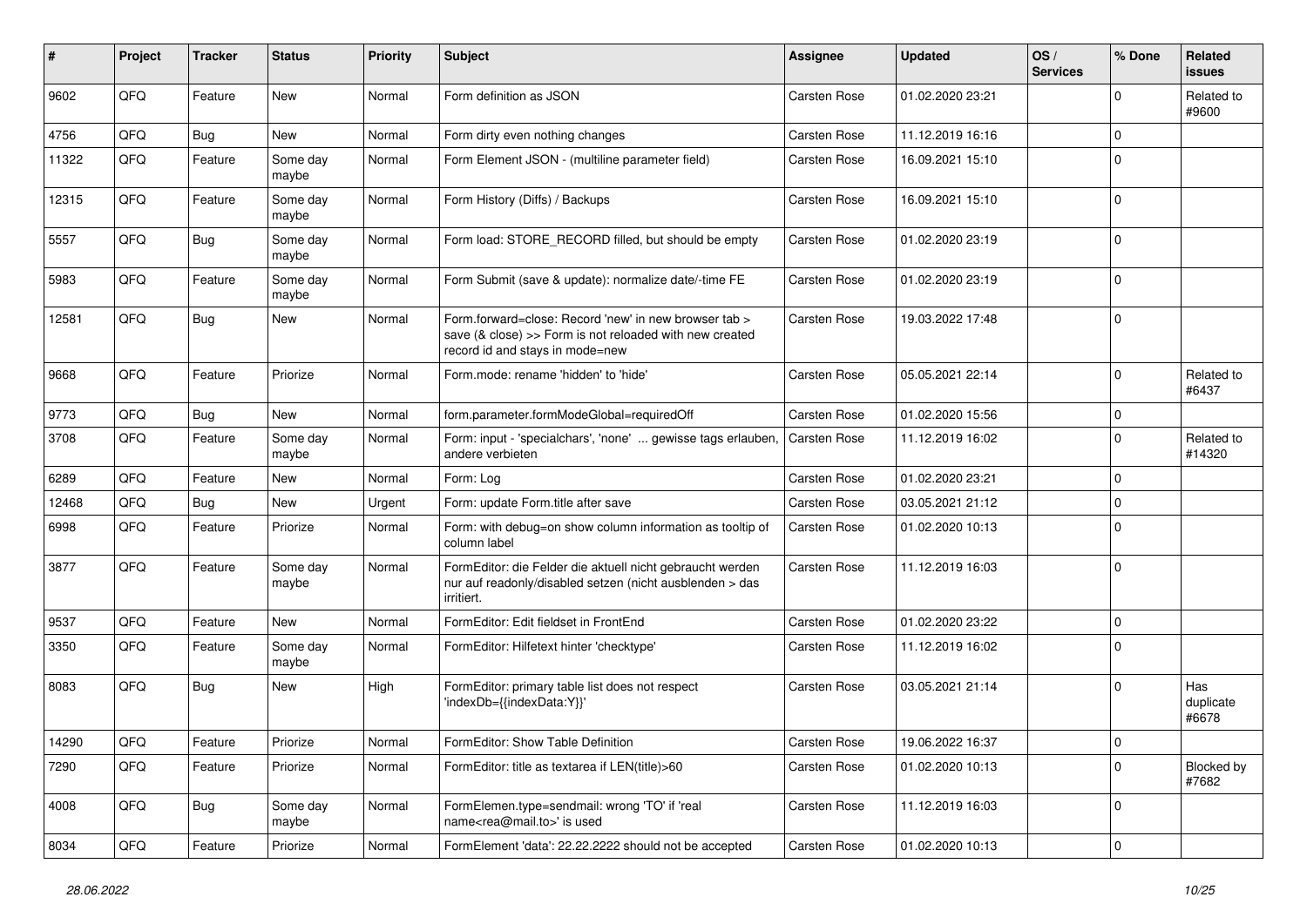| #     | Project | <b>Tracker</b> | <b>Status</b>     | <b>Priority</b> | Subject                                                                                                  | Assignee            | <b>Updated</b>   | OS/<br><b>Services</b> | % Done              | Related<br>issues                                                       |
|-------|---------|----------------|-------------------|-----------------|----------------------------------------------------------------------------------------------------------|---------------------|------------------|------------------------|---------------------|-------------------------------------------------------------------------|
| 7890  | QFQ     | <b>Bug</b>     | New               | Normal          | FormElement 'required': extraButtonInfo not aligned                                                      | Carsten Rose        | 11.06.2021 21:17 |                        | $\mathbf 0$         | Related to<br>#11517                                                    |
| 10322 | QFQ     | <b>Bug</b>     | New               | Normal          | FormElement / Radio: missing column 'enum' >> FE not<br>reported                                         | Carsten Rose        | 07.05.2020 09:37 |                        | $\mathbf 0$         |                                                                         |
| 6602  | QFQ     | Feature        | New               | Normal          | Formlet: in Report auf Mausklick ein mini-form oeffnen                                                   | Carsten Rose        | 11.12.2019 16:16 |                        | 0                   |                                                                         |
| 3570  | QFQ     | Bug            | Some day<br>maybe | High            | Formular mit prmitnew permitEdit=Always wird nicht<br>aufgerufen (ist leer)                              | Carsten Rose        | 03.05.2021 21:14 |                        | $\mathbf 0$         |                                                                         |
| 9900  | QFQ     | Feature        | Priorize          | Normal          | Generic API Call: tt-content record >> JSON                                                              | Carsten Rose        | 01.02.2020 10:13 |                        | 0                   |                                                                         |
| 10095 | QFQ     | Feature        | Some day<br>maybe | Normal          | Generic Gitlab Integration into QFQ                                                                      | Carsten Rose        | 16.09.2021 15:10 |                        | $\mathbf 0$         |                                                                         |
| 14283 | QFQ     | Bug            | Priorize          | Normal          | HEIC / HEIF convert doesn't trigger                                                                      | Carsten Rose        | 19.06.2022 16:37 |                        | 0                   |                                                                         |
| 11702 | QFQ     | Feature        | New               | Normal          | HTML Special Char makes no sense for 'allbut' if '&' is<br>forbidden                                     | Carsten Rose        | 07.12.2021 16:35 |                        | 0                   | Related to<br>#5112,<br>Related to<br>#14320                            |
| 12480 | QFQ     | Feature        | New               | Normal          | If QFQ upgrade is running, block further request                                                         | Carsten Rose        | 03.05.2021 20:45 |                        | 0                   |                                                                         |
| 8217  | QFQ     | Feature        | New               | Normal          | if-elseif-else construct                                                                                 | <b>Carsten Rose</b> | 16.03.2021 18:41 |                        | $\mathbf 0$         | Related to<br>#10716                                                    |
| 7660  | QFQ     | Feature        | New               | Normal          | IMAP: import mails to DB, move / delete mails                                                            | Carsten Rose        | 01.02.2020 09:52 |                        | $\mathbf 0$         |                                                                         |
| 12513 | QFQ     | <b>Bug</b>     | New               | High            | Implement server side check of maxlength                                                                 | Carsten Rose        | 07.12.2021 17:19 |                        | 0                   |                                                                         |
| 7453  | QFQ     | Feature        | Some day<br>maybe | Normal          | import / export forms QFQ                                                                                | <b>Carsten Rose</b> | 16.09.2021 15:10 |                        | $\mathbf 0$         |                                                                         |
| 14091 | QFQ     | <b>Bug</b>     | New               | Normal          | inconsistent template path for twig                                                                      | Carsten Rose        | 19.04.2022 18:36 |                        | 0                   |                                                                         |
| 4659  | QFQ     | <b>Bug</b>     | Some day<br>maybe | Normal          | infoButtonExtra                                                                                          | Carsten Rose        | 01.02.2020 23:20 |                        | $\mathbf 0$         |                                                                         |
| 14305 | QFQ     | Bug            | New               | Normal          | Inline Report editing does not create history entries                                                    | Carsten Rose        | 10.06.2022 11:55 |                        | 0                   |                                                                         |
| 11036 | QFQ     | Feature        | Some day<br>maybe | Normal          | inline report editor permissions                                                                         | Carsten Rose        | 16.09.2021 15:09 |                        | 0                   | Related to<br>#11323                                                    |
| 9834  | QFQ     | <b>Bug</b>     | Priorize          | Normal          | Input elements with tag 'disabled' are missing on<br>form-submit: server option 'processReadOnly' broken | Carsten Rose        | 07.12.2021 16:43 |                        | 0                   | Related to<br>#9691,<br>Related to<br>#5305, Has<br>duplicate<br>#12331 |
| 7522  | QFQ     | Feature        | Priorize          | Normal          | Inserting default index.html to folder (Avoid Apache Indexing)                                           | Carsten Rose        | 01.02.2020 10:13 |                        | $\mathbf 0$         |                                                                         |
| 4259  | QFQ     | Feature        | Some day<br>maybe | Normal          | Instant trigger a cron job                                                                               | Carsten Rose        | 11.12.2019 16:03 |                        | 0                   |                                                                         |
| 1946  | QFQ     | Feature        | Some day<br>maybe | Normal          | Kontrolle ob der ReadOnly Modus bei den<br>Formularelementen korrekt implementiert ist                   | Carsten Rose        | 11.12.2019 16:03 |                        | $\mathsf{O}\xspace$ |                                                                         |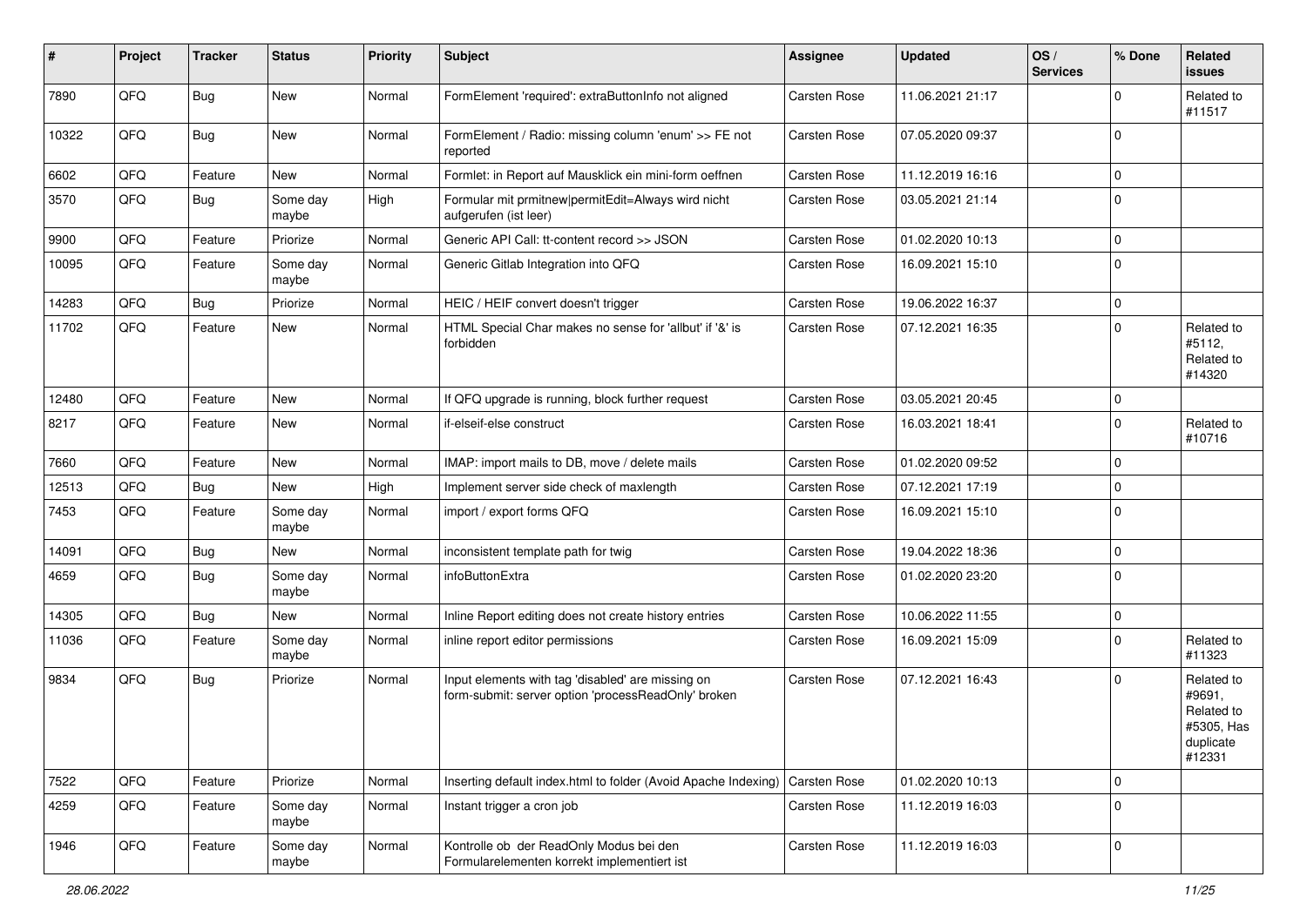| #     | Project | <b>Tracker</b> | <b>Status</b>     | <b>Priority</b> | <b>Subject</b>                                                                           | Assignee     | <b>Updated</b>   | OS/<br><b>Services</b> | % Done      | Related<br>issues                                                    |
|-------|---------|----------------|-------------------|-----------------|------------------------------------------------------------------------------------------|--------------|------------------|------------------------|-------------|----------------------------------------------------------------------|
| 10443 | QFQ     | Feature        | In Progress       | Normal          | Konzept_api / _live                                                                      | Carsten Rose | 07.05.2020 09:39 |                        | $\mathbf 0$ |                                                                      |
| 10593 | QFQ     | Feature        | New               | Normal          | label2: text behind input element                                                        | Carsten Rose | 16.05.2020 10:57 |                        | $\mathbf 0$ |                                                                      |
| 14371 | QFQ     | Feature        | Priorize          | Normal          | <b>LDAP via REPORT</b>                                                                   | Carsten Rose | 19.06.2022 16:37 |                        | $\mathbf 0$ |                                                                      |
| 3457  | QFQ     | Feature        | Some day<br>maybe | Normal          | LDAP: concat multi values to one single entry                                            | Carsten Rose | 11.12.2019 16:02 |                        | $\mathbf 0$ |                                                                      |
| 8702  | QFQ     | Feature        | <b>New</b>        | Normal          | Load Record which is locked: missing user info                                           | Carsten Rose | 11.12.2019 16:16 |                        | $\mathbf 0$ | Related to<br>#9789                                                  |
| 9777  | QFQ     | Feature        | New               | Normal          | Logging QFQ Variables                                                                    | Carsten Rose | 16.12.2019 17:17 |                        | $\mathbf 0$ |                                                                      |
| 2361  | QFQ     | Feature        | New               | Normal          | Logging wer/wann/wo welches Formular aufgerufen hat                                      | Carsten Rose | 11.12.2019 16:15 |                        | $\mathbf 0$ | Related to<br>#4432,<br>Related to<br>#7480                          |
| 5852  | QFQ     | Feature        | Some day<br>maybe | Normal          | Logging: mail.log / sql.log - im FE anzeigen und via AJAX<br>aktualisieren               | Carsten Rose | 01.02.2020 23:19 |                        | 0           | Related to<br>#5885                                                  |
| 3504  | QFQ     | Feature        | New               | Normal          | Logging: welche Action FEs werden wann wie ausgefuehrt                                   | Carsten Rose | 01.02.2020 23:21 |                        | $\mathbf 0$ | Related to<br>#5458,<br>Related to<br>#4092                          |
| 2084  | QFQ     | Feature        | Some day<br>maybe | Normal          | Mailto mit encryption: Subrecord                                                         | Carsten Rose | 11.12.2019 16:03 |                        | $\mathbf 0$ | Related to<br>#2082                                                  |
| 11747 | QFQ     | Feature        | New               | Normal          | Maintenance Page with Redirect                                                           | Carsten Rose | 03.05.2021 20:47 |                        | $\mathbf 0$ | Related to<br>#11741                                                 |
| 9208  | QFQ     | Feature        | <b>New</b>        | Normal          | Manage 'recent' records                                                                  | Carsten Rose | 01.02.2020 23:22 |                        | $\mathbf 0$ |                                                                      |
| 10014 | QFQ     | Feature        | New               | Normal          | Manual.rst: describe behaviour and process order of<br>fillStoreVar, slaveId, sqlBefore, | Carsten Rose | 01.02.2020 22:31 |                        | $\mathbf 0$ |                                                                      |
| 11523 | QFQ     | Feature        | New               | Normal          | Mit dynamic Update erkennen, ob Upload gemacht wurde                                     | Carsten Rose | 13.11.2020 15:07 |                        | $\mathbf 0$ | Related to<br>#9533                                                  |
| 6765  | QFQ     | Feature        | New               | Normal          | Moeglichkeit via QFQ eigene Logs zu schreiben                                            | Carsten Rose | 01.02.2020 23:21 |                        | $\mathbf 0$ |                                                                      |
| 10015 | QFQ     | Feature        | Priorize          | Normal          | Monospace in Textarea                                                                    | Carsten Rose | 03.02.2020 13:40 |                        | $\mathbf 0$ |                                                                      |
| 5459  | QFQ     | <b>Bug</b>     | New               | High            | Multi DB: spread system tables between 'QFQ' and<br>'Data'-DB                            | Carsten Rose | 03.05.2021 21:14 |                        | $\mathbf 0$ | Related to<br>#4720                                                  |
| 9706  | QFQ     | Feature        | New               | Normal          | Multi File Upload (hidden template group)                                                | Carsten Rose | 01.02.2020 23:22 |                        | $\mathbf 0$ | Related to<br>#7521,<br>Related to<br>#5562,<br>Related to<br>#13330 |
| 10508 | QFQ     | <b>Bug</b>     | New               | High            | Multi Form broken on Multi DB Instance                                                   | Carsten Rose | 03.05.2021 21:12 |                        | $\mathbf 0$ |                                                                      |
| 13331 | QFG     | Bug            | New               | Normal          | Multi Form: Clear Icon misplaced                                                         | Carsten Rose | 19.03.2022 17:47 |                        | $\mathsf 0$ |                                                                      |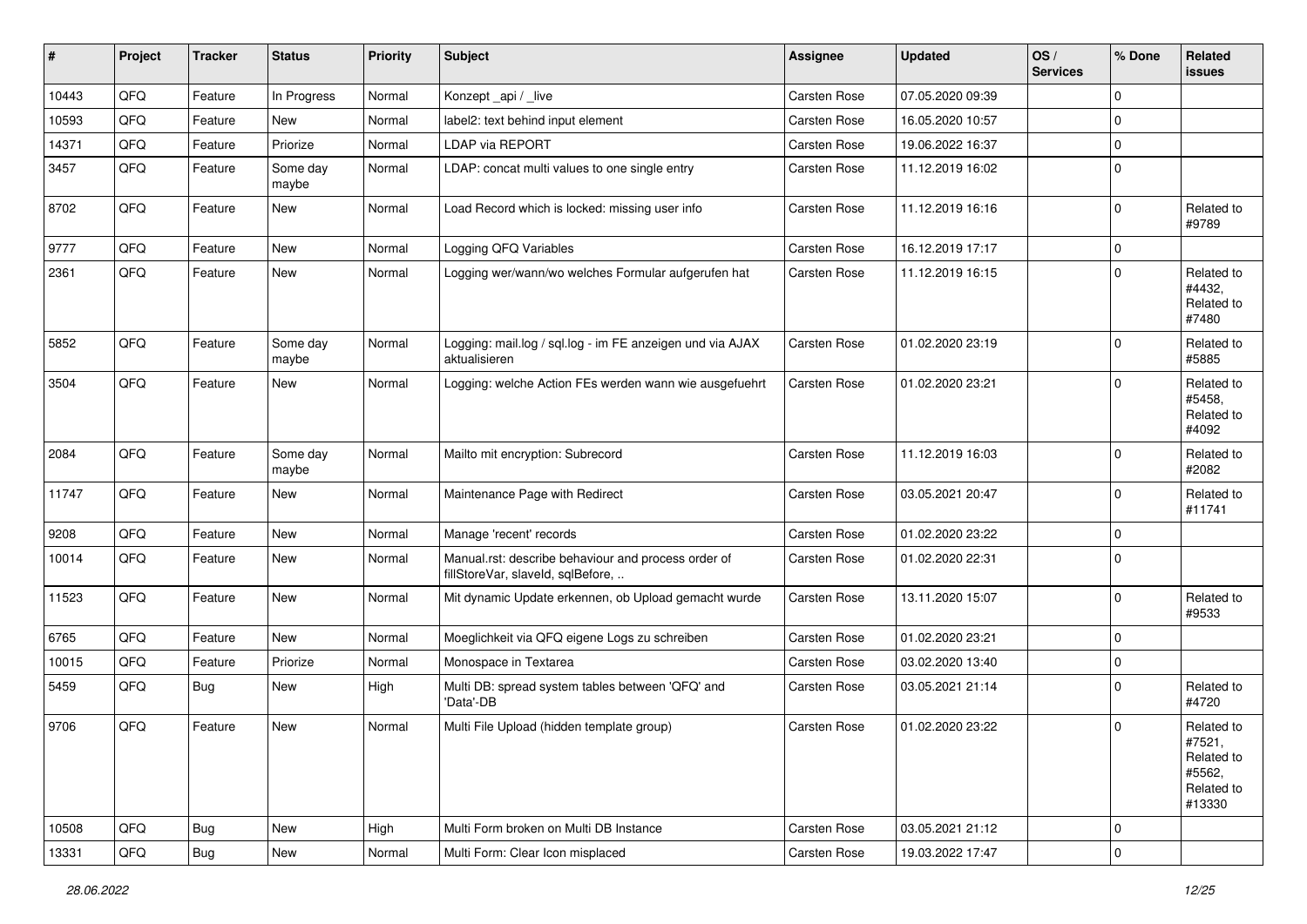| #     | Project | <b>Tracker</b> | <b>Status</b>     | <b>Priority</b> | <b>Subject</b>                                                                                        | Assignee            | <b>Updated</b>   | OS/<br><b>Services</b> | % Done      | Related<br>issues                                  |
|-------|---------|----------------|-------------------|-----------------|-------------------------------------------------------------------------------------------------------|---------------------|------------------|------------------------|-------------|----------------------------------------------------|
| 13332 | QFQ     | Bug            | New               | Normal          | Multi Form: Required Felder werden visuell nicht markiert.                                            | Carsten Rose        | 19.03.2022 17:47 |                        | $\Omega$    |                                                    |
| 4365  | QFQ     | Feature        | Some day<br>maybe | Normal          | Multi Language: new way of config                                                                     | Carsten Rose        | 01.02.2020 23:20 |                        | 0           |                                                    |
| 11516 | QFQ     | Feature        | New               | Normal          | Multi Page Form (Previous/Next Buttons)                                                               | Carsten Rose        | 16.03.2021 17:52 |                        | $\mathbf 0$ |                                                    |
| 10714 | QFQ     | Feature        | New               | Normal          | multi Table Form                                                                                      | Carsten Rose        | 16.03.2021 18:44 |                        | 0           |                                                    |
| 12325 | QFQ     | Bug            | Priorize          | Normal          | MultiDB form.dblndex not working for report syntax                                                    | Carsten Rose        | 07.09.2021 13:37 |                        | $\Omega$    | Related to<br>#12145,<br>Related to<br>#12314      |
| 5695  | QFQ     | Feature        | In Progress       | Normal          | Multiform                                                                                             | Carsten Rose        | 02.01.2021 18:38 |                        | $\mathbf 0$ |                                                    |
| 11695 | QFQ     | <b>Bug</b>     | New               | Normal          | MultiForm required FE Error                                                                           | <b>Carsten Rose</b> | 04.12.2020 13:34 |                        | $\mathbf 0$ |                                                    |
| 9579  | QFQ     | Feature        | Some day<br>maybe | Normal          | Multiform with Process Row                                                                            | Carsten Rose        | 11.12.2019 16:01 |                        | $\Omega$    |                                                    |
| 11667 | QFQ     | Bug            | <b>New</b>        | Normal          | MySQL mariadb-server-10.3: Incorrect datetime value                                                   | Carsten Rose        | 03.05.2021 20:48 |                        | $\mathbf 0$ |                                                    |
| 12023 | QFQ     | Feature        | New               | Normal          | MySQL Stored Precdure: QDECODESPECIALCHAR()                                                           | Carsten Rose        | 16.02.2021 11:16 |                        | $\Omega$    | Related to<br>#12022                               |
| 6437  | QFQ     | Feature        | New               | Normal          | Neuer Mode Button bei FormElementen                                                                   | Carsten Rose        | 01.02.2020 23:21 |                        | $\Omega$    | Related to<br>#9668,<br><b>Blocked by</b><br>#9678 |
| 5782  | QFQ     | Feature        | New               | Normal          | NextCloud API                                                                                         | Carsten Rose        | 01.02.2020 10:02 |                        | $\Omega$    |                                                    |
| 12133 | QFQ     | Bug            | New               | Normal          | NPM, phpSpreadSheet aktualisieren                                                                     | Carsten Rose        | 15.03.2021 09:04 |                        | 0           |                                                    |
| 14090 | QFQ     | Feature        | <b>New</b>        | Normal          | Nützliche _script funktionen                                                                          | Carsten Rose        | 28.05.2022 11:03 |                        | 0           |                                                    |
| 10011 | QFQ     | Feature        | Priorize          | Normal          | Offer new STORE_TYPO3 Variable 'beUser', 'beEmail'                                                    | Carsten Rose        | 08.05.2021 09:51 |                        | $\Omega$    | Related to<br>#10012,<br>Related to<br>#12511      |
| 7685  | QFQ     | Bug            | <b>New</b>        | Normal          | Open FormElement from QFQ error message and save<br>modified record: error about missing {{formId:F}} | Carsten Rose        | 01.02.2020 23:22 |                        | $\Omega$    |                                                    |
| 14175 | QFQ     | Bug            | In Progress       | Normal          | Opening a form with no QFQ Session cookie fails                                                       | Carsten Rose        | 03.06.2022 10:40 |                        | 0           |                                                    |
| 7650  | QFQ     | <b>Bug</b>     | New               | High            | Optional do not show 'required' sign on FormElement                                                   | Carsten Rose        | 03.05.2021 21:14 |                        | $\Omega$    |                                                    |
| 7681  | QFQ     | Feature        | New               | Normal          | Optional switch off 'check for modified record'                                                       | Carsten Rose        | 01.02.2020 23:21 |                        | l O         |                                                    |
| 8101  | QFQ     | Feature        | Some day<br>maybe | Normal          | Password hash: support further hashing methods                                                        | Carsten Rose        | 16.09.2021 15:10 |                        | 0           |                                                    |
| 5715  | QFQ     | Feature        | New               | High            | PDF Caching                                                                                           | Carsten Rose        | 03.05.2021 21:14 |                        | 0           | Related to<br>#5851,<br>Related to<br>#6357        |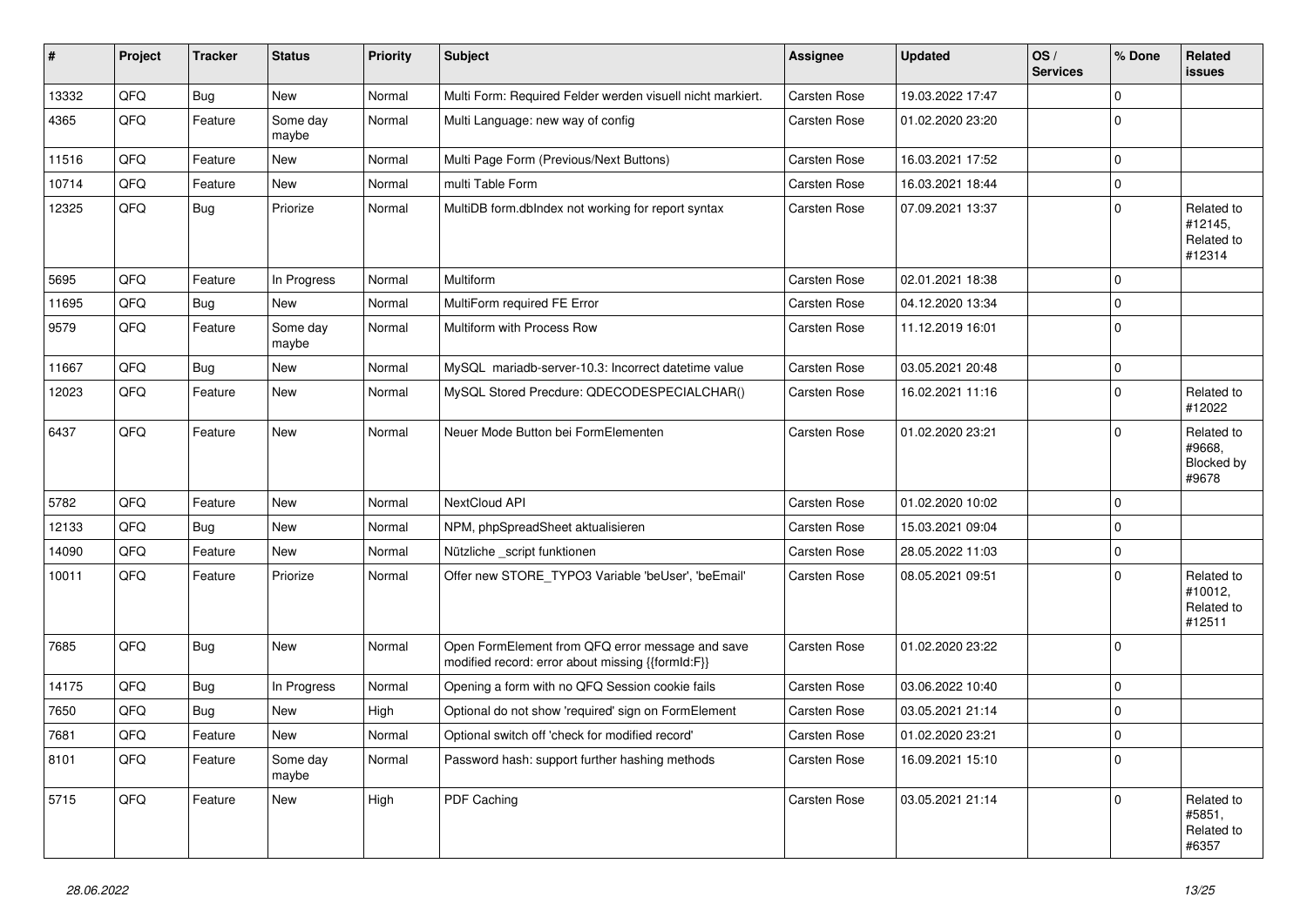| #     | Project | <b>Tracker</b> | <b>Status</b>     | <b>Priority</b> | <b>Subject</b>                                                                                                                        | <b>Assignee</b>     | <b>Updated</b>   | OS/<br><b>Services</b> | % Done         | Related<br>issues                                                      |
|-------|---------|----------------|-------------------|-----------------|---------------------------------------------------------------------------------------------------------------------------------------|---------------------|------------------|------------------------|----------------|------------------------------------------------------------------------|
| 7336  | QFQ     | Feature        | Some day<br>maybe | Normal          | PDF Upload: disallow PDFs with specific Meta information                                                                              | <b>Carsten Rose</b> | 11.12.2019 16:01 |                        | $\mathbf 0$    |                                                                        |
| 6261  | QFQ     | Feature        | <b>New</b>        | Normal          | Persistent SIP                                                                                                                        | <b>Carsten Rose</b> | 12.06.2021 09:07 |                        | $\mathbf{0}$   | Related to<br>#10819                                                   |
| 10819 | QFQ     | Feature        | <b>New</b>        | Normal          | Persistent SIP - second try                                                                                                           | <b>Carsten Rose</b> | 29.06.2020 23:02 |                        | 0              | Related to<br>#6261                                                    |
| 8668  | QFQ     | Bug            | <b>New</b>        | High            | Pill disabled: dyamic mode 'hidden' not respected - FE is still<br>required                                                           | <b>Carsten Rose</b> | 03.05.2021 21:14 |                        | $\Omega$       |                                                                        |
| 11668 | QFQ     | Bug            | <b>New</b>        | Normal          | Play function.sql - problem with mysql                                                                                                | Carsten Rose        | 03.05.2021 20:48 |                        | $\overline{0}$ |                                                                        |
| 10080 | QFQ     | Feature        | New               | Normal          | Popup on 'save' / 'close': configure dialog (answer<br>yes/no/cancle/)                                                                | Carsten Rose        | 28.03.2021 20:52 |                        | $\mathbf 0$    | Is duplicate<br>of #12262                                              |
| 8204  | QFQ     | Feature        | Priorize          | High            | Position 'required mark'                                                                                                              | Carsten Rose        | 16.06.2021 13:44 |                        | 0              |                                                                        |
| 4023  | QFQ     | Feature        | <b>New</b>        | Normal          | prepared statements - FE action: salveld, sqllnsert,<br>sqlUpdate, sqlDelete, sqlBefore, sqlAfter                                     | Carsten Rose        | 11.12.2019 16:15 |                        | $\Omega$       |                                                                        |
| 10658 | QFQ     | Bug            | <b>New</b>        | Normal          | processReadOnly broken                                                                                                                | Carsten Rose        | 27.05.2020 17:55 |                        | $\Omega$       |                                                                        |
| 11980 | QFQ     | Feature        | In Progress       | Normal          | protected verzeichnis MUSS geschützt werden                                                                                           | <b>Carsten Rose</b> | 07.09.2021 13:30 |                        | $\Omega$       |                                                                        |
| 13592 | QFQ     | Bug            | <b>New</b>        | Normal          | QFQ Build Queue: das vergeben von Tags klappt nicht. Es<br>werden keine Releases gebaut.                                              | Carsten Rose        | 19.03.2022 17:45 |                        | $\Omega$       |                                                                        |
| 1635  | QFQ     | Feature        | Some day<br>maybe | Normal          | QFQ Extension content record: weitere Optionen<br>einblenden.                                                                         | Carsten Rose        | 11.12.2019 16:03 |                        | $\Omega$       |                                                                        |
| 12463 | QFQ     | <b>Bug</b>     | ToDo              | High            | QFQ Function: 'function' and 'sql' on same level - output of<br>sql is shown two times.                                               | <b>Carsten Rose</b> | 15.12.2021 16:31 |                        | $\Omega$       |                                                                        |
| 12395 | QFQ     | Bug            | ToDo              | High            | QFQ Function: Result two times shown                                                                                                  | <b>Carsten Rose</b> | 18.02.2022 08:59 |                        | $\mathbf 0$    |                                                                        |
| 12465 | QFQ     | Feature        | <b>New</b>        | Normal          | QFQ Function: use in FE to fill StoreRecord                                                                                           | Carsten Rose        | 05.05.2021 21:58 |                        | $\Omega$       |                                                                        |
| 7524  | QFQ     | <b>Bug</b>     | <b>New</b>        | Normal          | QFQ throws a 'General Error' if 'fileadmin/protected/log/' is<br>not writeable                                                        | <b>Carsten Rose</b> | 01.02.2020 23:22 |                        | $\Omega$       |                                                                        |
| 9927  | QFQ     | Feature        | <b>New</b>        | Normal          | QFQ Update: a) Update nur machen wenn BE User<br>eingeloggt ist., b) Bei Fehler genaue Meldung welcher<br>Updateschritt Probleme hat. | <b>Carsten Rose</b> | 22.01.2020 12:59 |                        | $\Omega$       |                                                                        |
| 4839  | QFQ     | Feature        | Some day<br>maybe | Normal          | qfq-handle in <head> Abschnitt</head>                                                                                                 | Carsten Rose        | 11.12.2019 16:02 |                        | 0              |                                                                        |
| 6574  | QFQ     | <b>Bug</b>     | Priorize          | Normal          | gfg.log: Fehlermeldung wurde angezeigt, aber nicht geloggt                                                                            | <b>Carsten Rose</b> | 01.02.2020 10:13 |                        | 0              |                                                                        |
| 14187 | QFQ     | Feature        | <b>New</b>        | High            | qfq.log: show current URL                                                                                                             | Carsten Rose        | 28.05.2022 11:02 |                        | $\Omega$       | Related to<br>#13933,<br>Related to<br>#12532,<br>Related to<br>#11893 |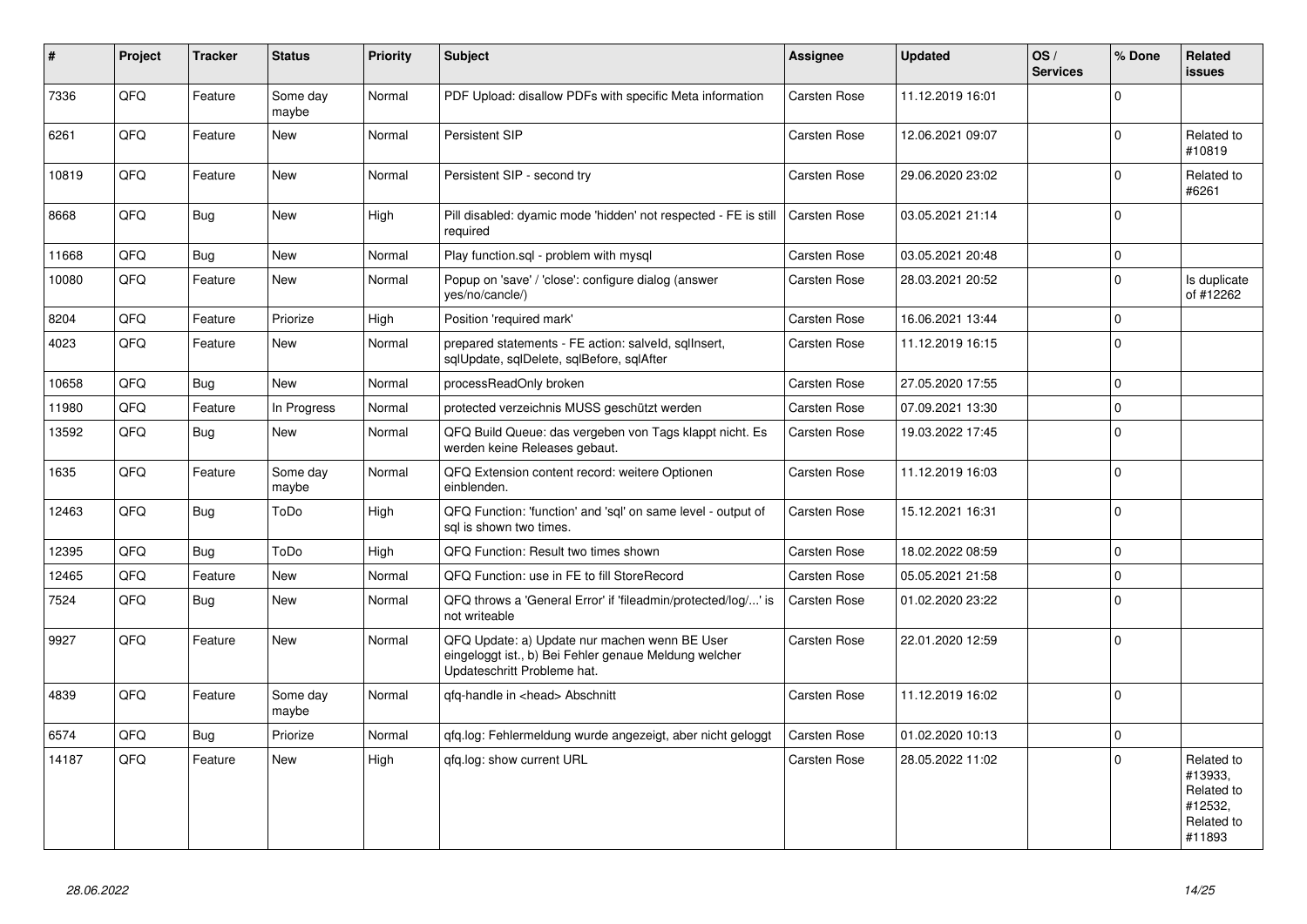| #     | Project | <b>Tracker</b> | <b>Status</b>     | <b>Priority</b> | <b>Subject</b>                                                                      | Assignee            | <b>Updated</b>   | OS/<br><b>Services</b> | % Done       | Related<br><b>issues</b>                                               |
|-------|---------|----------------|-------------------|-----------------|-------------------------------------------------------------------------------------|---------------------|------------------|------------------------|--------------|------------------------------------------------------------------------|
| 5480  | QFQ     | Feature        | Some day<br>maybe | Normal          | QFQ: Dokumentation mit Screenshots versehen                                         | Carsten Rose        | 01.02.2020 23:20 |                        | $\Omega$     | Related to<br>#9879                                                    |
| 8586  | QFQ     | Feature        | Some day<br>maybe | Normal          | QFQ: Enhance Error message for 'record not found'                                   | <b>Carsten Rose</b> | 16.09.2021 15:10 |                        | $\mathbf 0$  |                                                                        |
| 4771  | QFQ     | Bug            | Some day<br>maybe | Normal          | gfg: select-down-values empty after save (edit-form for<br>program administrators)  | <b>Carsten Rose</b> | 01.02.2020 23:20 |                        | <sup>0</sup> | Related to<br>#4549, Has<br>duplicate<br>#4282                         |
| 7520  | QFQ     | Feature        | New               | Normal          | QR Code:  AS _qr ( AS _link)                                                        | Carsten Rose        | 01.02.2020 23:22 |                        | $\Omega$     |                                                                        |
| 6483  | QFQ     | Bug            | <b>New</b>        | Normal          | R Store funktioniert nicht bei 'Report Notation' im FE                              | <b>Carsten Rose</b> | 01.02.2020 23:21 |                        | 0            |                                                                        |
| 7924  | QFQ     | Feature        | New               | Normal          | Radio/Checkbox with Tooltip                                                         | Carsten Rose        | 01.02.2020 23:22 |                        | $\mathbf 0$  |                                                                        |
| 11239 | QFQ     | <b>Bug</b>     | New               | Normal          | Radiobutton (plain): horizontales Rendern abhängig vom<br>Datentyp in der Datenbank | Carsten Rose        | 30.09.2020 18:37 |                        | $\Omega$     |                                                                        |
| 7513  | QFQ     | <b>Bug</b>     | New               | Normal          | Radios not correct aligned                                                          | <b>Carsten Rose</b> | 01.02.2020 23:22 |                        | $\Omega$     |                                                                        |
| 7795  | QFQ     | <b>Bug</b>     | <b>New</b>        | Normal          | Readonly Form: Typeahead-Felder                                                     | <b>Carsten Rose</b> | 01.02.2020 23:22 |                        | $\Omega$     |                                                                        |
| 3867  | QFQ     | Feature        | Priorize          | Normal          | Readonly Formular: Template Groups add/delete<br>ausbeldnen                         | Carsten Rose        | 05.05.2021 22:12 |                        | $\Omega$     |                                                                        |
| 3109  | QFQ     | Bug            | Some day<br>maybe | High            | RealUrl: Links werden nicht korrekt gerendert                                       | <b>Carsten Rose</b> | 03.05.2021 21:14 |                        | $\Omega$     |                                                                        |
| 7280  | QFQ     | Feature        | <b>New</b>        | Normal          | recently used table                                                                 | <b>Carsten Rose</b> | 01.02.2020 23:21 |                        | $\Omega$     |                                                                        |
| 7480  | QFQ     | Feature        | New               | Normal          | Record History (Undo / Redo)                                                        | <b>Carsten Rose</b> | 11.12.2019 16:16 |                        | $\Omega$     | Related to<br>#2361                                                    |
| 7099  | QFQ     | Feature        | <b>New</b>        | Normal          | Redesign FormEditor                                                                 | Carsten Rose        | 01.02.2020 23:21 |                        | $\Omega$     |                                                                        |
| 13700 | QFQ     | Feature        | <b>New</b>        | Normal          | Redesign gfg.io Seite                                                               | <b>Carsten Rose</b> | 19.03.2022 17:43 |                        | 0            |                                                                        |
| 10012 | QFQ     | Feature        | Priorize          | Normal          | redirectAllMailTo: {{beEmail:T}}                                                    | Carsten Rose        | 08.05.2021 09:54 |                        | $\Omega$     | Related to<br>#12412,<br>Related to<br>#12413,<br>Related to<br>#10011 |
| 12611 | QFQ     | Feature        | Some day<br>maybe | Normal          | Refactoring: Bootstrap with Lazy Loading                                            | <b>Carsten Rose</b> | 08.06.2022 10:37 |                        | $\Omega$     | Related to<br>#12490,<br>Related to<br>#10013,<br>Related to<br>#7732  |
| 10005 | QFQ     | Feature        | Priorize          | Normal          | Report / special column name:  AS calendar                                          | <b>Carsten Rose</b> | 03.06.2020 17:28 |                        | $\Omega$     |                                                                        |
| 11323 | QFQ     | Feature        | Some day<br>maybe | Normal          | Report Frontend Editor Modal + Codemirror                                           | Carsten Rose        | 16.09.2021 15:10 |                        | $\Omega$     | Related to<br>#11036                                                   |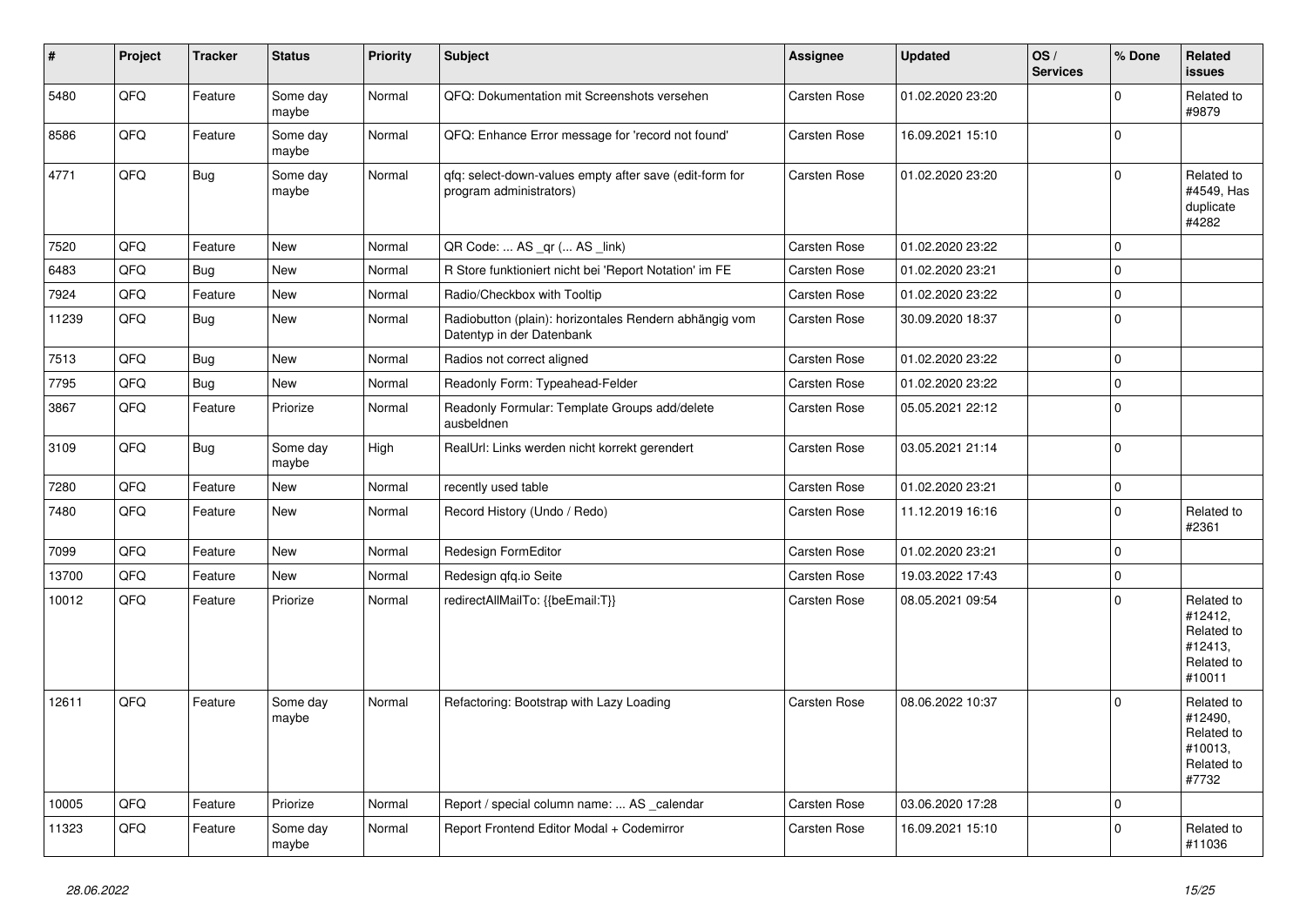| #     | <b>Project</b> | <b>Tracker</b> | <b>Status</b>     | <b>Priority</b> | <b>Subject</b>                                                                                     | Assignee            | <b>Updated</b>   | OS/<br><b>Services</b> | % Done      | Related<br>issues   |
|-------|----------------|----------------|-------------------|-----------------|----------------------------------------------------------------------------------------------------|---------------------|------------------|------------------------|-------------|---------------------|
| 8975  | QFQ            | Feature        | New               | Normal          | Report Notation: 2.0                                                                               | <b>Carsten Rose</b> | 01.02.2020 23:22 |                        | $\Omega$    | Related to<br>#8963 |
| 9983  | QFQ            | Feature        | <b>New</b>        | Normal          | Report Notation: new keyword 'range'                                                               | Carsten Rose        | 01.02.2020 15:55 |                        | $\mathbf 0$ |                     |
| 7261  | QFQ            | Bug            | New               | Normal          | Report pathFilename for user without path, only the filename                                       | Carsten Rose        | 01.02.2020 23:21 |                        | $\mathbf 0$ |                     |
| 6723  | QFQ            | Feature        | New               | Normal          | Report QFQ Installation and Version                                                                | Carsten Rose        | 12.06.2021 09:07 |                        | $\mathbf 0$ |                     |
| 3967  | QFQ            | Feature        | Some day<br>maybe | High            | Report: Checkbox, Radio, Dropdown, Input welches ohne<br>Submit funktioniert - 'Inline-Form'       | <b>Carsten Rose</b> | 03.05.2021 21:14 |                        | $\Omega$    |                     |
| 3991  | QFQ            | Feature        | Some day<br>maybe | Normal          | report: Columnname ' skipWrap' skips 'fbeg', 'fend'                                                | <b>Carsten Rose</b> | 11.12.2019 16:03 |                        | $\mathbf 0$ |                     |
| 14323 | QFQ            | Bug            | In Progress       | Normal          | Report: render=both single - no impact                                                             | Carsten Rose        | 19.06.2022 18:31 |                        | $\mathbf 0$ |                     |
| 9811  | QFQ            | Feature        | New               | Normal          | Report: tag every n'th row                                                                         | <b>Carsten Rose</b> | 01.02.2020 23:22 |                        | $\Omega$    |                     |
| 5345  | QFQ            | Feature        | New               | Normal          | Report: UPDATE / INSERT / DELETE statements should<br>trigger subqueries, depending on the result. | Carsten Rose        | 27.05.2020 16:11 |                        | $\Omega$    |                     |
| 9394  | QFQ            | Feature        | Priorize          | Normal          | REST: allow for non numerical ids in get requests                                                  | Carsten Rose        | 05.05.2021 22:10 |                        | $\mathbf 0$ |                     |
| 12974 | QFQ            | Bug            | New               | High            | <b>Sanitize Queries in Action-Elements</b>                                                         | Carsten Rose        | 07.12.2021 17:19 |                        | $\mathbf 0$ |                     |
| 5428  | QFQ            | Feature        | Some day<br>maybe | Normal          | secure thumbnail: late render on access.                                                           | Carsten Rose        | 01.02.2020 23:20 |                        | $\Omega$    |                     |
| 3727  | QFQ            | Feature        | New               | High            | Security: Session Hijacking erschweren                                                             | Carsten Rose        | 03.05.2021 21:14 |                        | $\mathbf 0$ |                     |
| 11076 | QFQ            | Feature        | In Progress       | Normal          | SELECT  AS _websocket                                                                              | <b>Carsten Rose</b> | 30.08.2020 17:49 |                        | $\Omega$    |                     |
| 7519  | QFQ            | Feature        | <b>New</b>        | Normal          | Select: Multi                                                                                      | Carsten Rose        | 01.02.2020 23:22 |                        | $\mathbf 0$ |                     |
| 7616  | QFQ            | <b>Bug</b>     | Priorize          | Normal          | Selectlist with Enum & Dynamic Update                                                              | <b>Carsten Rose</b> | 01.02.2020 10:13 |                        | $\Omega$    |                     |
| 11080 | QFQ            | Feature        | <b>New</b>        | Normal          | Send MQTT messages                                                                                 | <b>Carsten Rose</b> | 29.08.2020 19:49 |                        | $\mathbf 0$ |                     |
| 7014  | QFQ            | <b>Bug</b>     | <b>New</b>        | Normal          | Sending invalid emails succeeds when<br>debug.redirectAllMailTo is set                             | Carsten Rose        | 01.02.2020 23:21 |                        | $\Omega$    |                     |
| 4956  | QFQ            | Feature        | Some day<br>maybe | Normal          | Sendmail: Benutzerdefinierte Headers                                                               | Carsten Rose        | 11.12.2019 16:02 |                        | $\mathbf 0$ |                     |
| 8963  | QFQ            | Feature        | Priorize          | Normal          | Setting values in a store: flexible way                                                            | <b>Carsten Rose</b> | 05.05.2021 22:10 |                        | $\mathbf 0$ | Related to<br>#8975 |
| 3537  | QFQ            | Feature        | Some day<br>maybe | Low             | SHOW COLUMNS FROM tableName - Extend '{{'<br>definition                                            | <b>Carsten Rose</b> | 11.12.2019 16:02 |                        | $\Omega$    |                     |
| 7107  | QFQ            | Feature        | Some day<br>maybe | Normal          | Showcase Registration Tool: Anmeldung / Administration :<br>Liste Anmeldungen / Emaileinaldung     | Carsten Rose        | 11.12.2019 16:01 |                        | $\Omega$    |                     |
| 9121  | QFQ            | Bug            | Priorize          | High            | sip links have r and dblndexData set                                                               | Carsten Rose        | 12.06.2021 10:41 |                        | $\mathbf 0$ |                     |
| 9707  | QFQ            | Feature        | New               | Normal          | SIP security: encode pageld and check pageld on decode                                             | <b>Carsten Rose</b> | 01.02.2020 23:22 |                        | $\mathbf 0$ |                     |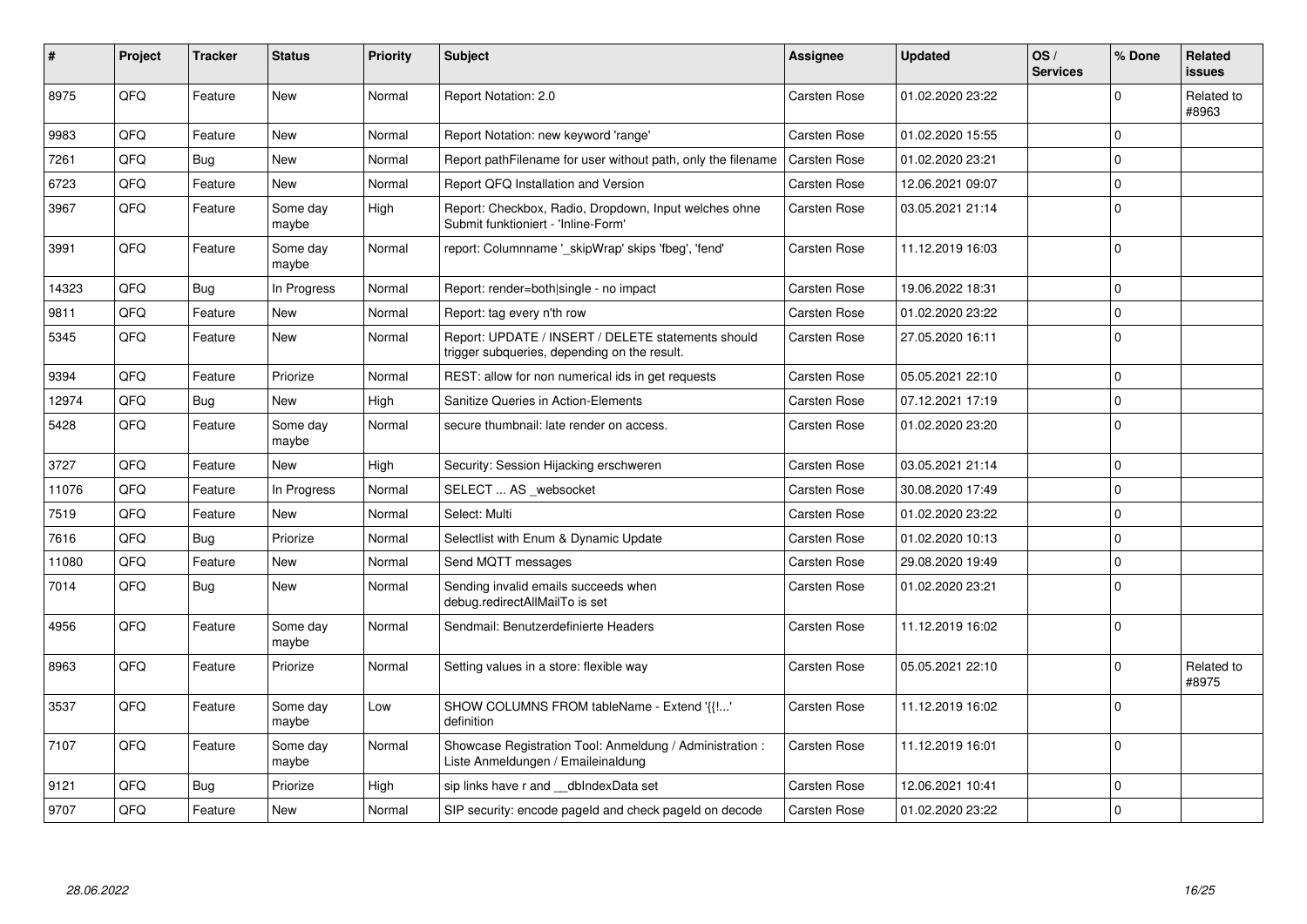| #     | Project | <b>Tracker</b> | <b>Status</b>     | <b>Priority</b> | <b>Subject</b>                                                                                       | Assignee                                               | <b>Updated</b>   | OS/<br><b>Services</b> | % Done      | Related<br><b>issues</b>                      |                      |
|-------|---------|----------------|-------------------|-----------------|------------------------------------------------------------------------------------------------------|--------------------------------------------------------|------------------|------------------------|-------------|-----------------------------------------------|----------------------|
| 12532 | QFQ     | Feature        | New               | High            | SIP-Parameter bei Seitenaufruf in Browser-Console<br>anzeigen                                        | Carsten Rose                                           | 07.12.2021 17:19 |                        | $\Omega$    | Related to<br>#11893,<br>Related to<br>#14187 |                      |
| 12512 | QFQ     | Bug            | <b>New</b>        | Normal          | Some MySQL Installation can't use 'stored procedures'                                                | Carsten Rose                                           | 19.03.2022 17:48 |                        | $\mathbf 0$ |                                               |                      |
| 7683  | QFQ     | Feature        | New               | Normal          | Special column names in '{{ SELECT  AS _link }}' should<br>be detected                               | Carsten Rose                                           | 01.02.2020 23:21 |                        | 0           |                                               |                      |
| 9928  | QFQ     | Feature        | Priorize          | Normal          | SpecialColumnName: a) Deprecated: ' AS "_+tag " ', b)<br>New: ' AS "_ <tag1><tag2>"</tag2></tag1>    | Carsten Rose                                           | 01.02.2020 23:17 |                        | $\mathbf 0$ | Related to<br>#9929                           |                      |
| 8806  | QFQ     | Feature        | New               | Normal          | SQL Function nl2br                                                                                   | Carsten Rose                                           | 01.02.2020 23:22 |                        | 0           |                                               |                      |
| 12545 | QFQ     | <b>Bug</b>     | <b>New</b>        | Urgent          | sql.log not created / updated                                                                        | Carsten Rose                                           | 14.12.2021 16:02 |                        | $\pmb{0}$   |                                               |                      |
| 4050  | QFQ     | Feature        | <b>New</b>        | Normal          | sql.log: 1) FormElement ID which causes a specific action,<br>2) Result in the same row.             | Carsten Rose                                           | 15.04.2020 11:35 |                        | $\mathbf 0$ | Related to<br>#5458                           |                      |
| 12504 | QFQ     | Feature        | Priorize          | Normal          | sql.log: report fe.id                                                                                | Carsten Rose                                           | 05.05.2021 22:09 |                        | $\mathbf 0$ |                                               |                      |
| 3941  | QFQ     | Feature        | Some day<br>maybe | Normal          | sqlAfter: es sollten mehrere moeglich sein                                                           | Carsten Rose                                           | 11.12.2019 16:03 |                        | $\mathbf 0$ | Related to<br>#3942                           |                      |
| 4026  | QFQ     | Feature        | Some day<br>maybe | Normal          | sqlLog.sql: log number of FE.id                                                                      | Carsten Rose                                           | 11.12.2019 16:03 |                        | 0           | Related to<br>#5458                           |                      |
| 9129  | QFQ     | Feature        | New               | Normal          | sqlValidate: Message as notification, not as error                                                   | Carsten Rose                                           | 01.02.2020 23:22 |                        | $\Omega$    | Related to<br>#9128                           |                      |
| 10081 | QFQ     | <b>Bug</b>     | <b>New</b>        | High            | Stale record lock after 'forbidden' character                                                        | Carsten Rose                                           | 03.05.2021 21:12 |                        | $\mathbf 0$ | Related to<br>#10082,<br>Related to<br>#9789  |                      |
| 9173  | QFQ     | <b>Bug</b>     | Priorize          | Urgent          | Stale Record Lock: Firefox                                                                           | Carsten Rose                                           | 03.05.2021 21:14 |                        | $\Omega$    | Related to<br>#9789                           |                      |
| 12413 | QFQ     | Feature        | New               | Normal          | STORE_TYPO3: enhance for {{be_users.email:T}},<br>{{fe users.email:T}}                               | Carsten Rose                                           | 03.05.2021 20:45 |                        | $\mathbf 0$ | Related to<br>#12412,<br>Related to<br>#10012 |                      |
| 11775 | QFQ     | Feature        | New               | Normal          | Subrecord Tooltip pro Feld                                                                           | Carsten Rose                                           | 18.12.2020 15:22 |                        | $\mathbf 0$ | Related to<br>#11955                          |                      |
| 3432  | QFQ     | Feature        | <b>New</b>        | Normal          | subrecord: dynamicUpdate                                                                             | Carsten Rose                                           | 11.06.2020 21:10 |                        | $\Omega$    | Related to<br>#5691                           |                      |
| 8187  | QFQ     | Feature        | New               | Normal          | Subrecord: enable/hide new button - make new/edit/delete<br>customizeable.                           | Carsten Rose                                           | 06.03.2021 18:44 |                        | $\mathbf 0$ | Related to<br>#11326                          |                      |
| 11955 | QFQ     | Feature        | New               | Normal          | subrecord: new title option to set <th> attributes - e.g. to<br/>customize tablesorter options.</th> | attributes - e.g. to<br>customize tablesorter options. | Carsten Rose     | 03.05.2021 20:47       |             | 0                                             | Related to<br>#11775 |
| 7574  | QFQ     | <b>Bug</b>     | New               | Normal          | Substitute error: form element not reported / dont parse<br>Form.note                                | Carsten Rose                                           | 01.02.2020 23:21 |                        | 0           |                                               |                      |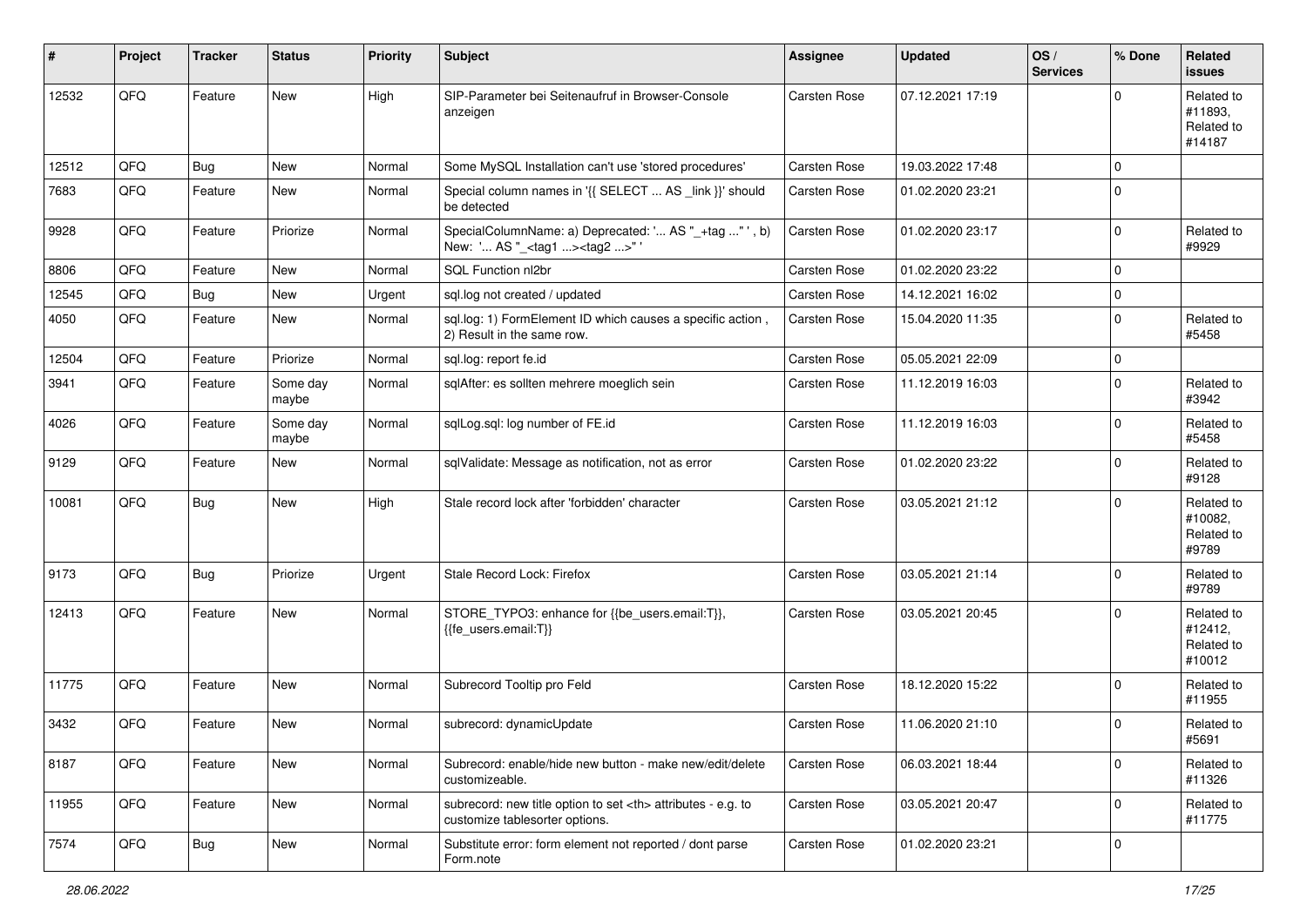| ∦     | Project | <b>Tracker</b> | <b>Status</b>     | <b>Priority</b> | Subject                                                                                                   | Assignee     | <b>Updated</b>   | OS/<br><b>Services</b> | % Done      | Related<br><b>issues</b>                    |
|-------|---------|----------------|-------------------|-----------------|-----------------------------------------------------------------------------------------------------------|--------------|------------------|------------------------|-------------|---------------------------------------------|
| 12477 | QFQ     | Feature        | <b>New</b>        | Normal          | Support for refactoring: Form, FormElement, diverse<br>Tabellen/Spalten, tt-content Records               | Carsten Rose | 03.05.2021 20:45 |                        | $\Omega$    |                                             |
| 12520 | QFQ     | <b>Bug</b>     | <b>New</b>        | Normal          | Switch FE User: still active even FE User session expired                                                 | Carsten Rose | 19.03.2022 17:48 |                        | $\Omega$    |                                             |
| 4258  | QFQ     | Feature        | Some day<br>maybe | High            | <b>System Defaults: Forms</b>                                                                             | Carsten Rose | 03.05.2021 21:14 |                        | $\Omega$    |                                             |
| 14304 | QFQ     | Bug            | <b>New</b>        | Normal          | table sorter view safer does not work                                                                     | Carsten Rose | 10.06.2022 11:49 |                        | $\mathbf 0$ |                                             |
| 10745 | QFQ     | Feature        | Some day<br>maybe | Normal          | <b>Tablesorter Excel Export</b>                                                                           | Carsten Rose | 16.09.2021 15:09 |                        | $\Omega$    |                                             |
| 12679 | QFQ     | Feature        | New               | Normal          | tablesorter: custom column width                                                                          | Carsten Rose | 16.06.2021 11:10 |                        | $\mathbf 0$ |                                             |
| 10506 | QFQ     | Bug            | <b>New</b>        | High            | Template Group broken on MultiDB instance                                                                 | Carsten Rose | 03.05.2021 21:12 |                        | $\mathbf 0$ | Related to<br>#10505                        |
| 12716 | QFQ     | <b>Bug</b>     | <b>New</b>        | Normal          | template group: Pattern only applied to first instance                                                    | Carsten Rose | 19.03.2022 17:47 |                        | $\mathbf 0$ |                                             |
| 12045 | QFQ     | <b>Bug</b>     | <b>New</b>        | Normal          | templateGroup afterSave FE: Aufruf ohne<br>sqlHonorFormElements funktioniert nicht                        | Carsten Rose | 18.02.2021 16:33 |                        | $\mathbf 0$ |                                             |
| 12702 | QFQ     | Bug            | <b>New</b>        | High            | templateGroup: broken in multiDb Setup                                                                    | Carsten Rose | 14.12.2021 16:02 |                        | $\Omega$    |                                             |
| 3882  | QFQ     | <b>Bug</b>     | Some day<br>maybe | Normal          | templateGroup: disable 'add' if limit is reached - funktioniert<br>nicht wenn bereits records existierten | Carsten Rose | 11.12.2019 16:03 |                        | $\Omega$    |                                             |
| 7521  | QFQ     | Feature        | <b>New</b>        | Normal          | TemplateGroup: fe.type=upload                                                                             | Carsten Rose | 01.02.2020 23:21 |                        | $\Omega$    | Related to<br>#9706                         |
| 3385  | QFQ     | Feature        | Some day<br>maybe | Normal          | templateGroup: insert/update/delete non primary records                                                   | Carsten Rose | 11.12.2019 16:02 |                        | $\Omega$    |                                             |
| 3588  | QFQ     | Bug            | Some day<br>maybe | Normal          | templateGroup: versteckte Elemente werden weiterhin<br>gespeichert.                                       | Carsten Rose | 11.12.2019 16:02 |                        | $\Omega$    |                                             |
| 4549  | QFQ     | Bug            | Some day<br>maybe | Normal          | TemplateGroups: FE.type SELECT loose selected value<br>after save                                         | Carsten Rose | 01.02.2020 23:20 |                        | $\Omega$    | Related to<br>#4548,<br>Related to<br>#4771 |
| 4757  | QFQ     | Feature        | Some day<br>maybe | Normal          | Test subrecord: download links ok? Links ok?                                                              | Carsten Rose | 01.02.2020 23:20 |                        | $\Omega$    |                                             |
| 9704  | QFQ     | Feature        | Some day<br>maybe | Normal          | Thumbnails Generieren beim Splitten von PDF Files                                                         | Carsten Rose | 11.12.2019 16:01 |                        | $\Omega$    |                                             |
| 12186 | QFQ     | Feature        | New               | High            | TinyMCE Config für Objekte                                                                                | Carsten Rose | 07.12.2021 17:19 |                        | $\Omega$    | <b>Blocks</b><br>#12632                     |
| 12439 | QFQ     | Feature        | In Progress       | Normal          | TinyMCE Paste from Word & Character Count/Limit                                                           | Carsten Rose | 05.05.2021 22:15 |                        | $\mathbf 0$ |                                             |
| 7239  | QFQ     | Feature        | New               | Normal          | TinyMCE: html tag whitelist                                                                               | Carsten Rose | 01.02.2020 23:21 |                        | $\mathbf 0$ | Related to<br>#14320                        |
| 12664 | QFO     | Feature        | New               | Normal          | TinyMCE: report/remove malicous HTML/JS Code                                                              | Carsten Rose | 19.03.2022 17:47 |                        | 0           | Related to<br>#14320                        |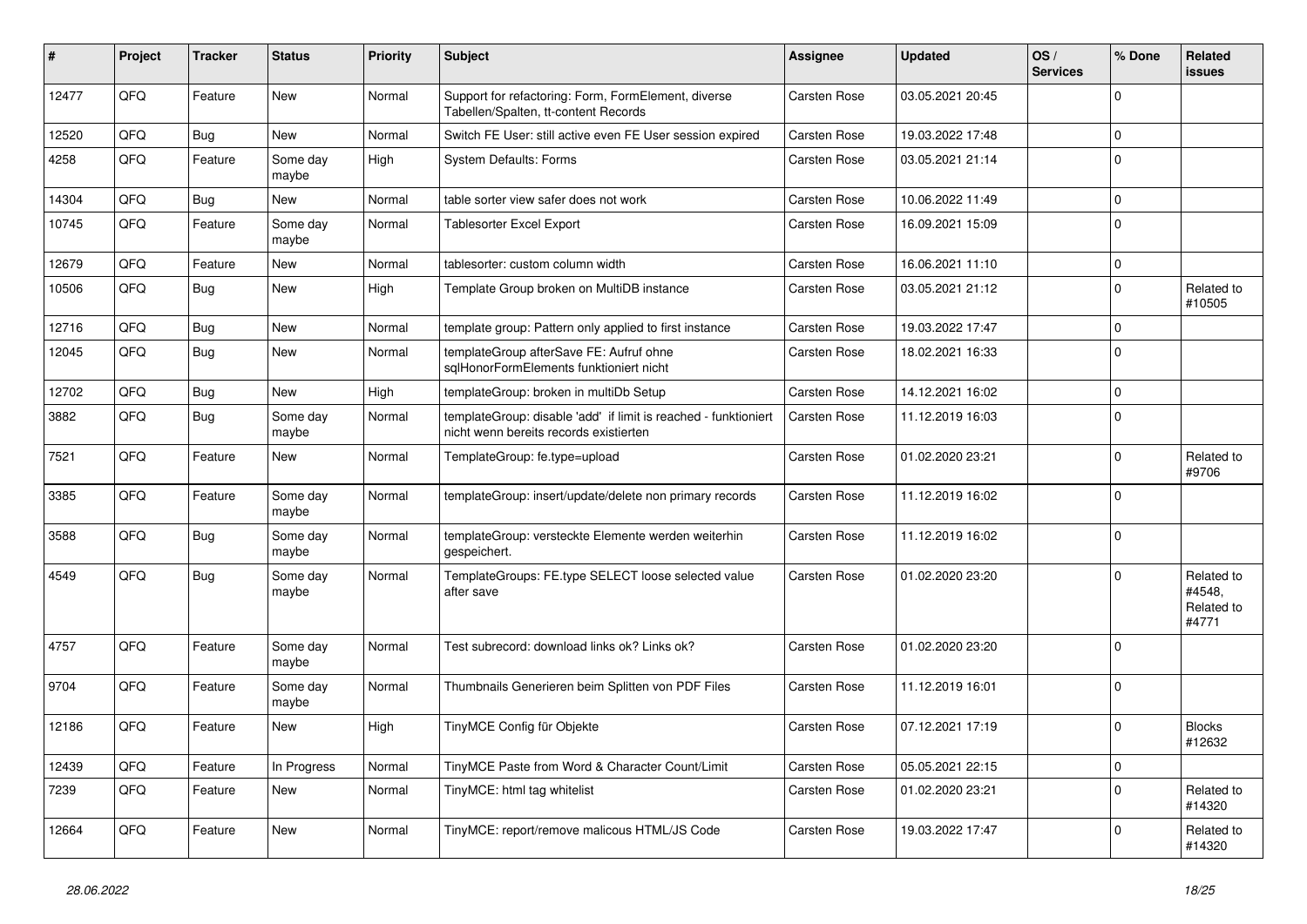| ∦     | Project | <b>Tracker</b> | <b>Status</b>     | <b>Priority</b> | <b>Subject</b>                                                                                                       | Assignee            | <b>Updated</b>   | OS/<br><b>Services</b> | % Done       | Related<br><b>issues</b>                    |
|-------|---------|----------------|-------------------|-----------------|----------------------------------------------------------------------------------------------------------------------|---------------------|------------------|------------------------|--------------|---------------------------------------------|
| 7456  | QFQ     | <b>Bug</b>     | Some day<br>maybe | Low             | Todos in Code: solve or make ticket                                                                                  | <b>Carsten Rose</b> | 16.09.2021 15:10 |                        | $\Omega$     |                                             |
| 9968  | QFQ     | Feature        | Priorize          | Normal          | Tooltip in Links for Developer                                                                                       | Carsten Rose        | 01.02.2020 23:17 |                        | $\mathbf 0$  |                                             |
| 8044  | QFQ     | Feature        | Priorize          | Normal          | Transaction: a) Form, b) Report                                                                                      | <b>Carsten Rose</b> | 05.05.2021 22:14 |                        | $\mathbf 0$  | Related to<br>#8043                         |
| 12187 | QFQ     | <b>Bug</b>     | New               | Normal          | Trigger FormAsFile() via Report: probably problem with multi<br>DB setup                                             | Carsten Rose        | 20.03.2021 21:20 |                        | $\Omega$     |                                             |
| 12400 | QFQ     | Feature        | <b>New</b>        | Normal          | Tutorial ist in QFQ Doku, Wird in der Suche gefunden, es<br>gibt aber kein Menupunkt - Inhalt ueberpruefen           | Carsten Rose        | 03.05.2021 20:45 |                        | $\Omega$     |                                             |
| 5894  | QFQ     | Feature        | Feedback          | Normal          | Typeahead in Report: show/hide rows dynamically                                                                      | Carsten Rose        | 18.02.2022 08:50 |                        | $\Omega$     | Related to<br>#5893.<br>Related to<br>#5885 |
| 3895  | QFQ     | <b>Bug</b>     | Some day<br>maybe | Normal          | typeahead pedantic: on lehrkredit Idap webpass - if only one<br>person is in dropdown, such person can't be selected | <b>Carsten Rose</b> | 11.12.2019 16:03 |                        | $\Omega$     |                                             |
| 10640 | QFQ     | <b>Bug</b>     | New               | High            | TypeAhead Tag: FE editierbar trotz readOnly                                                                          | <b>Carsten Rose</b> | 03.05.2021 21:12 |                        | $\Omega$     |                                             |
| 4018  | QFQ     | Feature        | Some day<br>maybe | Normal          | typeahead: solve problem with potential long query<br>parameter                                                      | <b>Carsten Rose</b> | 11.12.2019 16:03 |                        | $\Omega$     |                                             |
| 10116 | QFQ     | Feature        | Some day<br>maybe | Normal          | TypeAhead: Tag - show inside 'input' element                                                                         | <b>Carsten Rose</b> | 16.09.2021 15:09 |                        | $\Omega$     |                                             |
| 9221  | QFQ     | Feature        | <b>New</b>        | Normal          | typeAhead: Zeichenlimite ausschalten                                                                                 | Carsten Rose        | 08.05.2021 17:06 |                        | 0            |                                             |
| 9077  | QFQ     | Bug            | <b>New</b>        | Normal          | typeAheadSql: report broken SQL                                                                                      | <b>Carsten Rose</b> | 01.02.2020 23:22 |                        | $\Omega$     |                                             |
| 10588 | QFQ     | Bug            | New               | Normal          | typeahed Tag: Doku anpassen                                                                                          | Carsten Rose        | 12.11.2020 23:45 |                        | 0            |                                             |
| 7219  | QFQ     | <b>Bug</b>     | New               | Normal          | typeSheadSql / typeAheadSqlPrefetch: change to curly<br>braces                                                       | Carsten Rose        | 01.02.2020 23:21 |                        | $\mathbf 0$  |                                             |
| 11320 | QFQ     | Feature        | Priorize          | Normal          | Typo3 Version 10 support                                                                                             | <b>Carsten Rose</b> | 05.05.2021 22:09 |                        | $\Omega$     |                                             |
| 10661 | QFQ     | <b>Bug</b>     | In Progress       | Normal          | Typo3 Warnungen                                                                                                      | Carsten Rose        | 07.09.2021 13:23 |                        | <sup>0</sup> | Related to<br>#12440                        |
| 4197  | QFQ     | Feature        | Some day<br>maybe | Normal          | Unit Test fuer JSON Stream von QuickFormQuery.php ><br>doForm()                                                      | Carsten Rose        | 11.12.2019 16:03 |                        | $\Omega$     |                                             |
| 9947  | QFQ     | Bug            | Priorize          | Normal          | Unwanted error message if missing 'typeAheadSqlPrefetch'                                                             | <b>Carsten Rose</b> | 01.02.2020 10:13 |                        | $\Omega$     |                                             |
| 5305  | QFQ     | Bug            | New               | Normal          | Upload FormElement: nicht disabled by readonly Form                                                                  | Carsten Rose        | 16.06.2021 13:43 |                        | $\Omega$     | Related to<br>#9347,<br>Related to<br>#9834 |
| 7850  | QFQ     | Feature        | New               | High            | Upload records: non 'pathFileName' column                                                                            | <b>Carsten Rose</b> | 03.05.2021 21:14 |                        | $\Omega$     |                                             |
| 5706  | QFQ     | <b>Bug</b>     | Some day<br>maybe | Normal          | upload: fileDestination needs to be sanatized                                                                        | Carsten Rose        | 01.02.2020 23:19 |                        | $\Omega$     |                                             |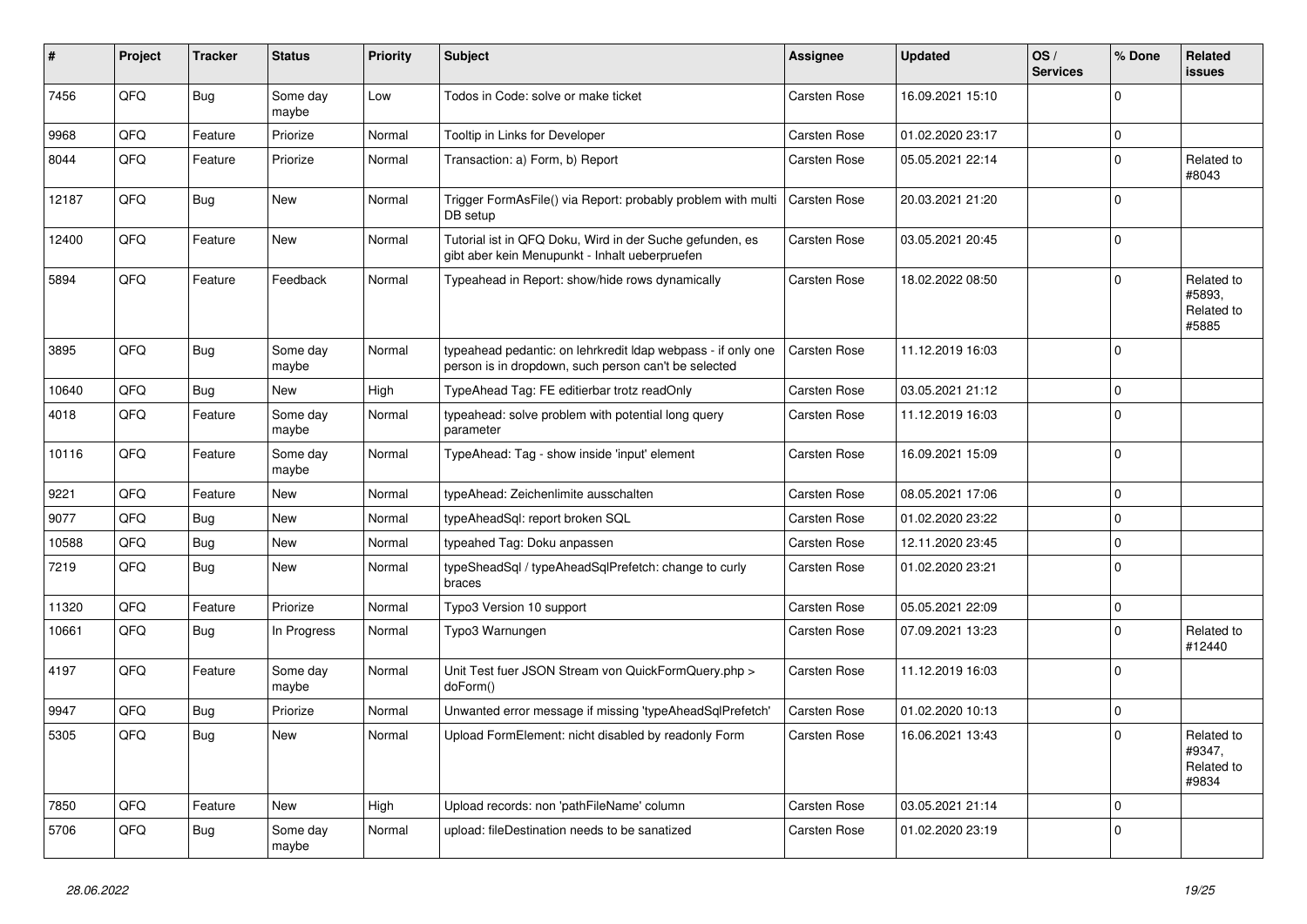| #     | Project | <b>Tracker</b> | <b>Status</b>     | <b>Priority</b> | <b>Subject</b>                                                                                                             | <b>Assignee</b>     | <b>Updated</b>   | OS/<br><b>Services</b> | % Done      | Related<br><b>issues</b>                                             |
|-------|---------|----------------|-------------------|-----------------|----------------------------------------------------------------------------------------------------------------------------|---------------------|------------------|------------------------|-------------|----------------------------------------------------------------------|
| 7175  | QFQ     | Feature        | New               | Normal          | Upload: md5 hash as filename                                                                                               | Carsten Rose        | 01.02.2020 23:21 |                        | $\Omega$    |                                                                      |
| 7119  | QFQ     | Feature        | New               | Normal          | Upload: scaleDownWidth, scaleDownHeight                                                                                    | <b>Carsten Rose</b> | 01.02.2020 23:21 |                        | 0           |                                                                      |
| 3332  | QFQ     | Feature        | Some day<br>maybe | Normal          | Uploads: Thumbnails, Details zum hochgeladenen File                                                                        | <b>Carsten Rose</b> | 11.12.2019 16:02 |                        | $\mathbf 0$ | Related to<br>#3264,<br>Related to<br>#5333                          |
| 5991  | QFQ     | <b>Bug</b>     | Some day<br>maybe | Normal          | URLs with ' ' or long parameter are problematic                                                                            | <b>Carsten Rose</b> | 01.02.2020 23:19 |                        | $\Omega$    |                                                                      |
| 13354 | QFQ     | Feature        | New               | Normal          | Using Websocket in QFQ                                                                                                     | <b>Carsten Rose</b> | 10.11.2021 15:47 |                        | $\Omega$    |                                                                      |
| 4652  | QFQ     | Feature        | Some day<br>maybe | Normal          | UZH CD: Weiterleitung auf benutzerdefinierte 403/404 Seite                                                                 | Carsten Rose        | 01.02.2020 23:20 |                        | $\mathbf 0$ |                                                                      |
| 6116  | QFQ     | Bug            | Priorize          | High            | value of checkbox not saved                                                                                                | Carsten Rose        | 07.12.2021 17:19 |                        | $\mathbf 0$ |                                                                      |
| 5665  | QFQ     | Feature        | Some day<br>maybe | Normal          | Versuch das '{{!' nicht mehr noetig ist.                                                                                   | Carsten Rose        | 01.02.2020 23:20 |                        | $\Omega$    | Related to<br>#7432,<br>Related to<br>#7434                          |
| 3061  | QFQ     | <b>Bug</b>     | Some day<br>maybe | High            | winstitute: mysql connection durcheinander - nmhp17<br>(ag7)/QFQ arbeitet mit DB/Tabellen von biostat.                     | <b>Carsten Rose</b> | 03.05.2021 21:14 |                        | $\mathbf 0$ |                                                                      |
| 6855  | QFQ     | Feature        | New               | Normal          | With {{feUser:U}}!={{feUser:T}}: Save / Delete: only possible<br>with {{feUserSave:U}}='yes' and '{{feUserDelete:U}}='yes' | <b>Carsten Rose</b> | 01.02.2020 23:21 |                        | 0           |                                                                      |
| 10704 | QFQ     | <b>Bug</b>     | New               | Normal          | wkhtml problem rendering fullCalendar.js / fabric.js >><br>successor: puppeteer                                            | Carsten Rose        | 12.11.2020 23:45 |                        | $\Omega$    | Related to<br>#5024,<br>Related to<br>#4650,<br>Related to<br>#10715 |
| 3677  | QFQ     | Feature        | Some day<br>maybe | Normal          | wkhtmitopdf: FE User access prohibited, if client IP changes<br>\$TYPO3_CONF_VARS[FE][lockIP]                              | Carsten Rose        | 11.12.2019 16:02 |                        | $\Omega$    |                                                                      |
| 13706 | QFQ     | Bug            | New               | Normal          | Wrong CheckType in FieldElement LastStatus of Form Cron                                                                    | Carsten Rose        | 21.01.2022 18:20 |                        | 0           |                                                                      |
| 13659 | QFQ     | <b>Bug</b>     | New               | Normal          | wrong sanitize class applied to R-store                                                                                    | <b>Carsten Rose</b> | 15.01.2022 14:23 |                        | 0           |                                                                      |
| 3285  | QFQ     | Feature        | Some day<br>maybe | Normal          | Zeichenlimit pro Feld: textarea / editor                                                                                   | <b>Carsten Rose</b> | 11.12.2019 16:02 |                        | $\mathbf 0$ |                                                                      |
| 2643  | QFQ     | <b>Bug</b>     | Some day<br>maybe | Normal          | Zend / PHP Webinars anschauen                                                                                              | Carsten Rose        | 01.02.2020 15:56 |                        | $\Omega$    |                                                                      |
| 4343  | QFQ     | Feature        | Some day<br>maybe | Normal          | Link: Classifier to add 'attributes'                                                                                       | <b>Carsten Rose</b> | 01.02.2020 23:20 |                        | $\mathbf 0$ | Related to<br>#14077                                                 |
| 4606  | QFQ     | Feature        | Some day<br>maybe | Normal          | link: qualifier to render bootstrap button                                                                                 | <b>Carsten Rose</b> | 01.02.2020 23:19 |                        | $\mathbf 0$ |                                                                      |
| 4349  | QFQ     | Feature        | Some day<br>maybe | Normal          | link download: downloaded external URL to<br>deliver/concatenate - check mimetipe and handle it correctly                  | Carsten Rose        | 11.12.2019 16:02 |                        | $\mathbf 0$ |                                                                      |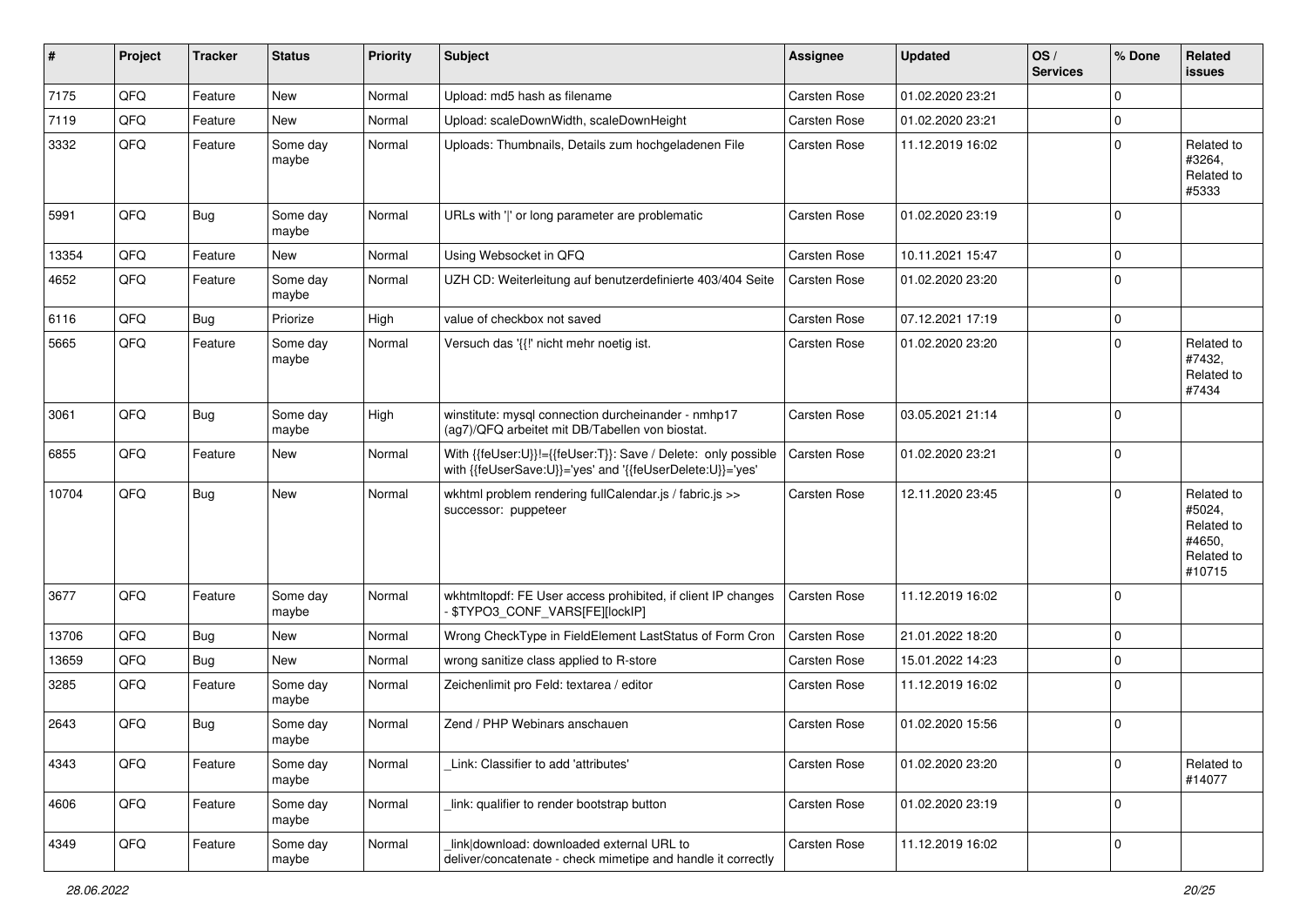| #     | Project | <b>Tracker</b> | <b>Status</b>     | <b>Priority</b> | <b>Subject</b>                                                                | <b>Assignee</b> | <b>Updated</b>   | OS/<br><b>Services</b> | % Done      | <b>Related</b><br><b>issues</b>                                        |
|-------|---------|----------------|-------------------|-----------------|-------------------------------------------------------------------------------|-----------------|------------------|------------------------|-------------|------------------------------------------------------------------------|
| 13647 | QFQ     | <b>Bug</b>     | New               | Normal          | Autofocus funktioniert nicht auf Chrome                                       | Benjamin Baer   | 19.03.2022 17:44 |                        | $\mathbf 0$ |                                                                        |
| 11057 | QFQ     | <b>Bug</b>     | New               | High            | Checkboxes ohne span.checkmark im Report werden<br>ausgeblendet               | Benjamin Baer   | 03.05.2021 21:12 |                        | $\pmb{0}$   | Related to<br>#11039                                                   |
| 12476 | QFQ     | Feature        | New               | Normal          | clearMe: a) should trigger 'dirty', b) sticky on textarea resize              | Benjamin Baer   | 04.01.2022 08:40 |                        | $\mathbf 0$ | Related to<br>#9528                                                    |
| 6870  | QFQ     | Feature        | Priorize          | Normal          | Click on 'link' triggers an API call                                          | Benjamin Baer   | 03.01.2022 08:25 |                        | $\pmb{0}$   |                                                                        |
| 4420  | QFQ     | Feature        | Some day<br>maybe | Normal          | Client: Local Storage - store the changes of a form, local in<br>the browser. | Benjamin Baer   | 11.12.2019 16:02 |                        | $\mathbf 0$ |                                                                        |
| 5562  | QFQ     | Feature        | Priorize          | Normal          | Drag'n'Drop fuer Uploads                                                      | Benjamin Baer   | 21.03.2022 09:52 |                        | $\mathbf 0$ | Related to<br>#9706                                                    |
| 6224  | QFQ     | Feature        | Priorize          | Normal          | Dynamic update: fade in/out fields                                            | Benjamin Baer   | 21.03.2022 09:50 |                        | $\mathbf 0$ |                                                                        |
| 6972  | QFQ     | Feature        | Some day<br>maybe | Normal          | Fabric Clipboard / cross browser tab                                          | Benjamin Baer   | 01.02.2020 23:21 |                        | $\mathbf 0$ |                                                                        |
| 5024  | QFQ     | Feature        | Some day<br>maybe | Normal          | Fabric: Generate PDF with edits                                               | Benjamin Baer   | 01.02.2020 23:20 |                        | $\mathbf 0$ | Related to<br>#10704                                                   |
| 6801  | QFQ     | Feature        | Priorize          | Normal          | Fabric: Maximize / Fulllscreen                                                | Benjamin Baer   | 21.03.2022 09:56 |                        | $\pmb{0}$   |                                                                        |
| 3415  | QFQ     | Feature        | Some day<br>maybe | Normal          | FE Login Box Templatefile                                                     | Benjamin Baer   | 11.12.2019 16:02 |                        | $\mathbf 0$ |                                                                        |
| 10003 | QFQ     | Feature        | Priorize          | Normal          | fieldset: stronger visualize group                                            | Benjamin Baer   | 12.02.2020 08:13 |                        | $\pmb{0}$   |                                                                        |
| 9548  | QFQ     | Feature        | Feedback          | High            | FormElement: Pattern mismatch - optional report only on<br>focus lost         | Benjamin Baer   | 03.05.2021 21:14 |                        | $\mathbf 0$ |                                                                        |
| 9898  | QFQ     | <b>Bug</b>     | Feedback          | Normal          | Formular trotz Timeout gespeichert                                            | Benjamin Baer   | 01.02.2020 15:56 |                        | $\mathbf 0$ |                                                                        |
| 7965  | QFQ     | Feature        | Priorize          | Normal          | Input type 'text' with visual format - currency                               | Benjamin Baer   | 03.01.2022 07:45 |                        | $\pmb{0}$   |                                                                        |
| 7732  | QFQ     | Feature        | Some day<br>maybe | Normal          | Javascript: Lazy Loading der add on libs                                      | Benjamin Baer   | 08.06.2022 10:38 |                        | $\mathbf 0$ | Related to<br>#12611,<br>Related to<br>#12490,<br>Related to<br>#10013 |
| 6566  | QFQ     | <b>Bug</b>     | Priorize          | Normal          | Link Function 'delete': provided parameter missing on page<br>reload          | Benjamin Baer   | 03.01.2022 08:08 |                        | $\mathbf 0$ |                                                                        |
| 12490 | QFQ     | Feature        | New               | Normal          | Loading Plugins in QFQ - see what tinymce does. (lazy<br>loading)             | Benjamin Baer   | 08.06.2022 10:37 |                        | $\Omega$    | Related to<br>#12611,<br>Related to<br>#10013,<br>Related to<br>#7732  |
| 7602  | QFQ     | Feature        | ToDo              | High            | Multi Select: with checkboxes                                                 | Benjamin Baer   | 22.03.2022 09:07 |                        | $\mathbf 0$ |                                                                        |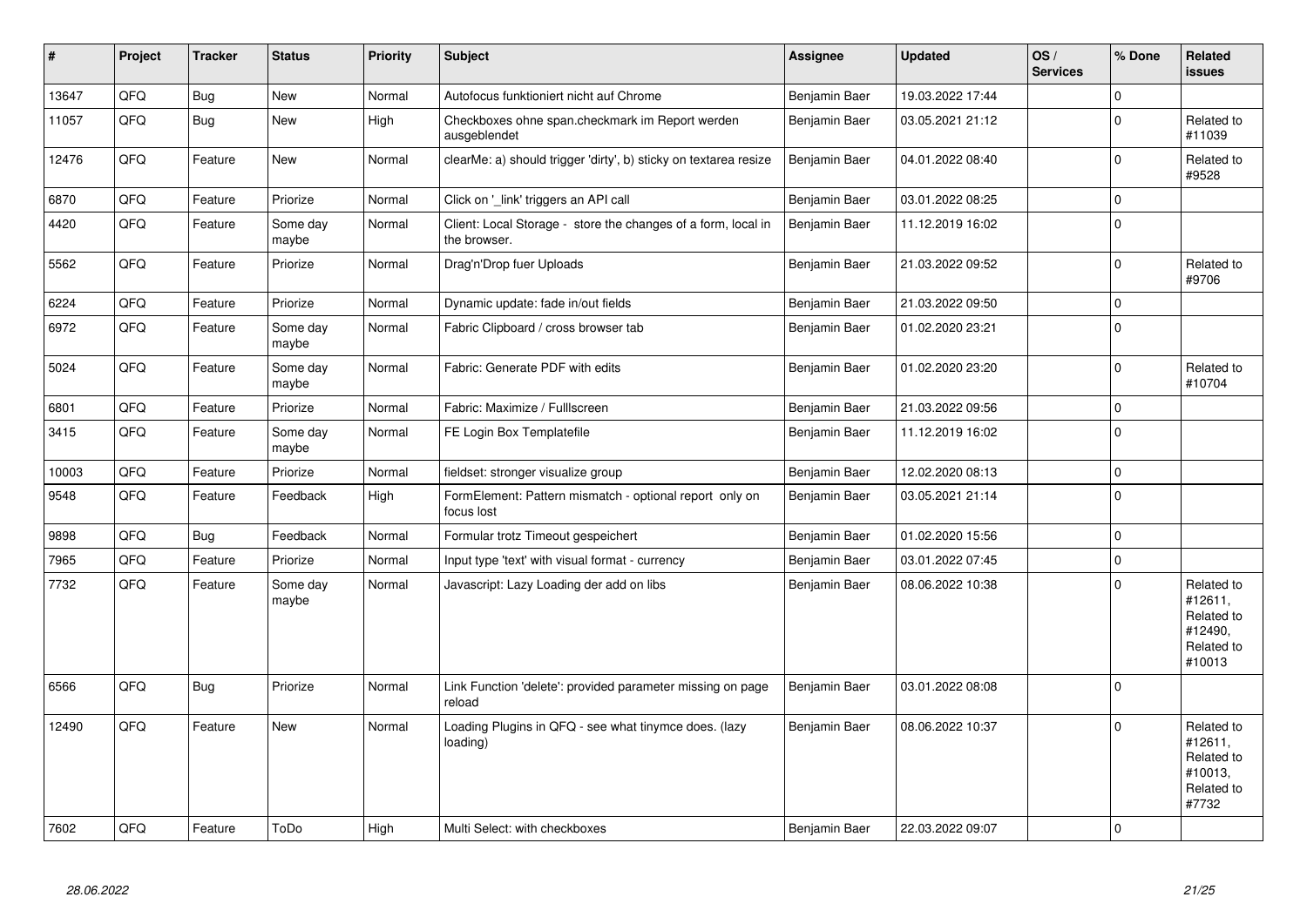| ∦     | Project | <b>Tracker</b> | <b>Status</b>     | <b>Priority</b> | <b>Subject</b>                                                                                                                                           | Assignee        | <b>Updated</b>   | OS/<br><b>Services</b> | % Done              | Related<br>issues    |
|-------|---------|----------------|-------------------|-----------------|----------------------------------------------------------------------------------------------------------------------------------------------------------|-----------------|------------------|------------------------|---------------------|----------------------|
| 2063  | QFQ     | Bug            | Some day<br>maybe | Normal          | Pills auf 'inaktiv' setzen falls keine Element auf dem Pill<br>sichtbar sind.                                                                            | Benjamin Baer   | 11.12.2019 16:03 |                        | $\mathbf 0$         | Related to<br>#3752  |
| 12556 | QFQ     | Feature        | New               | Normal          | Pills Title: colored = static or dynamic on allrequiredgiven                                                                                             | Benjamin Baer   | 19.03.2022 17:49 |                        | 0                   |                      |
| 9135  | QFQ     | Feature        | Priorize          | Normal          | Progress Bar generic / replace old hourglass download<br>popup                                                                                           | Benjamin Baer   | 03.01.2022 07:43 |                        | 0                   |                      |
| 5389  | QFQ     | Feature        | Some day<br>maybe | Normal          | QFQ Design: Multline label / note                                                                                                                        | Benjamin Baer   | 01.02.2020 23:19 |                        | 0                   |                      |
| 6140  | QFQ     | <b>Bug</b>     | Priorize          | Normal          | QFQ DnD Sort: Locked fields                                                                                                                              | Benjamin Baer   | 21.03.2022 09:56 |                        | 0                   |                      |
| 3692  | QFQ     | Feature        | Some day<br>maybe | Normal          | QFQ Webseite                                                                                                                                             | Benjamin Baer   | 11.12.2019 16:02 |                        | $\mathbf 0$         | Related to<br>#5033  |
| 13528 | QFQ     | <b>Bug</b>     | <b>New</b>        | Normal          | qfq.io > releases: es wird kein neues Release angelegt                                                                                                   | Benjamin Baer   | 19.03.2022 17:46 |                        | 0                   |                      |
| 11237 | QFQ     | <b>Bug</b>     | New               | High            | Radiobutton / parameter.buttonClass= btn-default - kein dirty<br>Trigger                                                                                 | Benjamin Baer   | 03.05.2021 21:12 |                        | $\mathbf 0$         | Related to<br>#10766 |
| 9535  | QFQ     | <b>Bug</b>     | Feedback          | Normal          | Report:  AS '_vertical' - column to wide - vertical >> rot45,<br>rot <sub>90</sub>                                                                       | Benjamin Baer   | 01.02.2020 15:56 |                        | $\mathbf 0$         |                      |
| 4454  | QFQ     | <b>Bug</b>     | Some day<br>maybe | Normal          | Required Elements: multiple elements in a row - whole row<br>marked if only one input is empty.                                                          | Benjamin Baer   | 01.02.2020 23:20 |                        | 0                   |                      |
| 5366  | QFQ     | Feature        | Priorize          | Normal          | Saving with keyboard shortcuts                                                                                                                           | Benjamin Baer   | 21.03.2022 09:47 |                        | 0                   |                      |
| 7730  | QFQ     | Feature        | Priorize          | Normal          | SELECT Box: title in between                                                                                                                             | Benjamin Baer   | 01.02.2020 23:22 |                        | $\mathbf 0$         |                      |
| 9130  | QFQ     | Feature        | Some day<br>maybe | Normal          | tablesorter: Automatic Row numbering / Zeilenummer                                                                                                       | Benjamin Baer   | 01.02.2020 23:22 |                        | $\mathbf 0$         |                      |
| 6970  | QFQ     | Feature        | Some day<br>maybe | Normal          | tablesorter: default fuer 'sortReset' aendern von 'Ctrl' zu 'Alt'                                                                                        | Benjamin Baer   | 01.02.2020 23:21 |                        | 0                   |                      |
| 4398  | QFQ     | <b>Bug</b>     | Some day<br>maybe | Normal          | Typeahead: mouse click in a prefilled input opens a single<br>item dropdown with the current value - click on it seems to<br>set the value, not the key. | Benjamin Baer   | 01.02.2020 23:20 |                        | $\mathbf 0$         | Related to<br>#4457  |
| 4457  | QFQ     | <b>Bug</b>     | Priorize          | Normal          | typeahead: pressing return to select an item, saves the form<br>and closes the form.                                                                     | Benjamin Baer   | 03.01.2022 08:01 |                        | 0                   | Related to<br>#4398  |
| 14185 | QFQ     | Feature        | New               | Normal          | External/Autocron.php - better suitable directory                                                                                                        | Support: System | 28.05.2022 11:03 |                        | $\mathbf 0$         |                      |
| 4441  | QFQ     | Bug            | Some day<br>maybe | Normal          | \$ SERVER Vars sollten nur aus dem Store genommen<br>werden - Code entsprechend anpassen.                                                                |                 | 11.12.2019 16:02 |                        | 0                   |                      |
| 7101  | QFQ     | Bug            | Some day<br>maybe | Normal          | 'form' in SIP and 'report' - breaks                                                                                                                      |                 | 01.02.2020 23:20 |                        | $\mathbf 0$         |                      |
| 3567  | QFQ     | Feature        | Some day<br>maybe | Low             | 'Save', 'Close', 'New' als FormElement                                                                                                                   |                 | 11.12.2019 16:02 |                        | 0                   |                      |
| 12038 | QFQ     | Feature        | New               | Normal          | a) STORE_VAR: filenameOnlyStripUniq, b) SP:<br>QSTRIPUNIQ()                                                                                              |                 | 17.02.2021 23:55 |                        | $\mathbf 0$         |                      |
| 11535 | QFQ     | Feature        | New               | Normal          | Ability to create SQL columns in frontend QFQ forms                                                                                                      |                 | 17.11.2020 12:11 |                        | $\mathsf{O}\xspace$ |                      |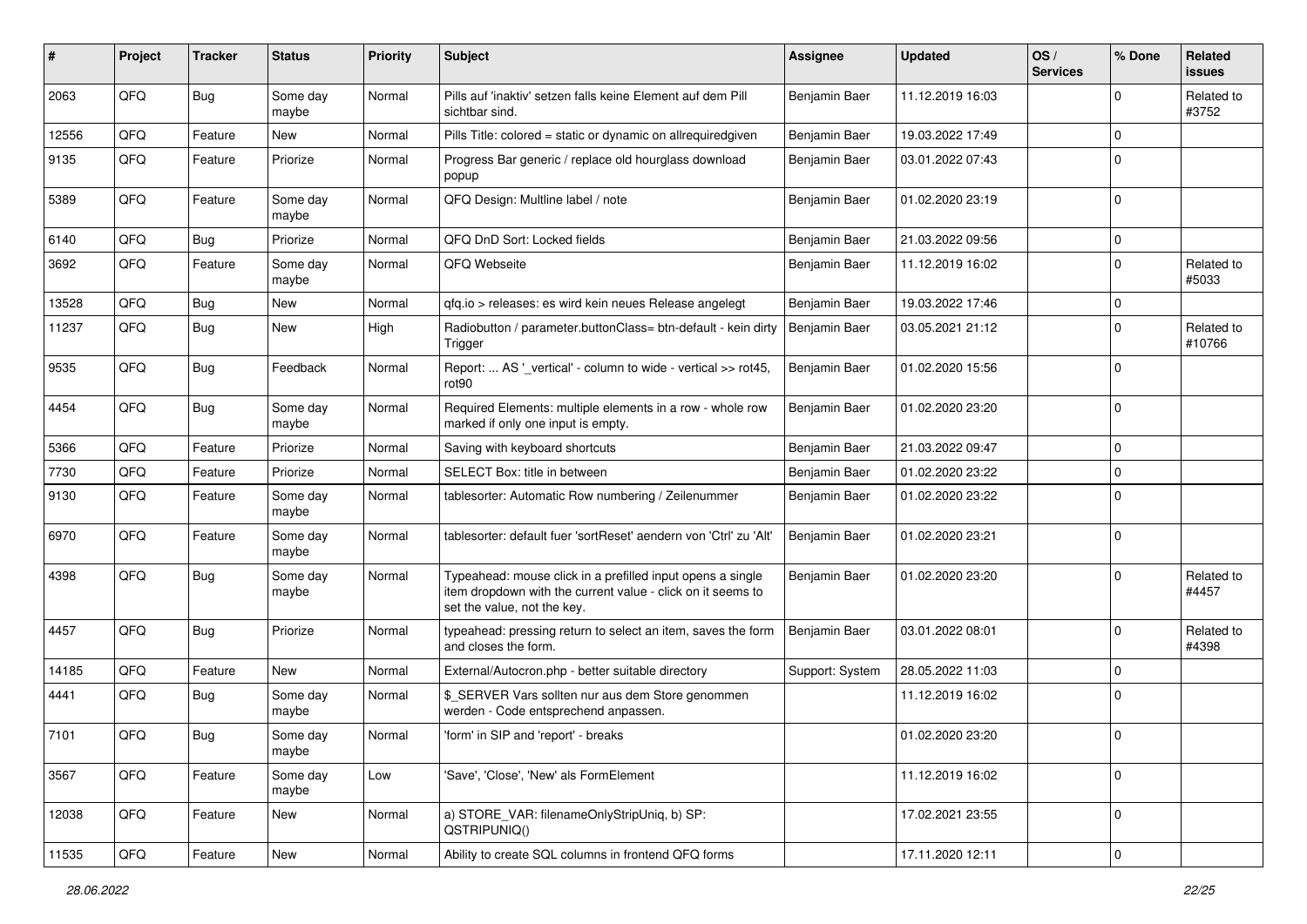| ∦     | Project | <b>Tracker</b> | <b>Status</b>     | <b>Priority</b> | <b>Subject</b>                                                                                                                                                | Assignee | <b>Updated</b>   | OS/<br><b>Services</b> | % Done       | Related<br>issues    |
|-------|---------|----------------|-------------------|-----------------|---------------------------------------------------------------------------------------------------------------------------------------------------------------|----------|------------------|------------------------|--------------|----------------------|
| 11715 | QFQ     | Bug            | New               | Normal          | acceptZeroAsRequired and requiredOffButMark do not<br>coincide                                                                                                |          | 08.12.2020 12:13 |                        | $\mathbf 0$  |                      |
| 6299  | QFQ     | Feature        | Some day<br>maybe | Normal          | Attack detection: log table with invalid SIP access                                                                                                           |          | 11.12.2019 16:02 |                        | 0            | Related to<br>#3947  |
| 11522 | QFQ     | <b>Bug</b>     | <b>New</b>        | Normal          | Aus/Einblenden von Reitern                                                                                                                                    |          | 13.11.2020 14:58 |                        | $\mathbf 0$  |                      |
| 10890 | QFQ     | <b>Bug</b>     | New               | Normal          | AutoCron hangs                                                                                                                                                |          | 20.07.2020 13:56 |                        | $\mathbf 0$  |                      |
| 7106  | QFQ     | Feature        | Some day<br>maybe | Normal          | Beispiel Nummerierung von Rows in Report                                                                                                                      |          | 11.12.2019 16:01 |                        | $\mathbf 0$  |                      |
| 7105  | QFQ     | Feature        | Some day<br>maybe | Normal          | Beispiel wie man in einer zweiten Tabelle speichert.                                                                                                          |          | 11.12.2019 16:01 |                        | $\mathbf 0$  |                      |
| 6288  | QFQ     | Feature        | Some day<br>maybe | Normal          | Best Practice: Erklaeren wie man ein Formular ganz in<br>'weiss' erstellen kann                                                                               |          | 11.12.2019 16:02 |                        | 0            |                      |
| 4194  | QFQ     | Feature        | In Progress       | Normal          | Bootstrap 4 ist jetzt offiziel                                                                                                                                |          | 03.05.2021 20:47 |                        | $\mathbf 0$  | Related to<br>#10114 |
| 5783  | QFQ     | Feature        | Some day<br>maybe | Normal          | <b>BPMN View/Edit</b>                                                                                                                                         |          | 11.12.2019 16:02 |                        | $\mathbf 0$  |                      |
| 9853  | QFQ     | Feature        | New               | Normal          | Check das SQL / QFQ / Mail Logfile geschrieben wird                                                                                                           |          | 09.01.2020 11:15 |                        | $\mathbf{0}$ |                      |
| 10738 | QFQ     | Feature        | Some day<br>maybe | Normal          | CORS headers for external API requests                                                                                                                        |          | 10.06.2020 14:00 |                        | 0            |                      |
| 4719  | QFQ     | Feature        | Some day<br>maybe | Normal          | Custom Message in Client in case of 'Browser tab close,<br>modification will be lost'                                                                         |          | 01.02.2020 23:20 |                        | $\mathbf 0$  |                      |
| 6992  | QFQ     | Feature        | Some day<br>maybe | Normal          | DB exception: Syntax Highlight                                                                                                                                |          | 11.12.2019 16:01 |                        | $\mathbf 0$  | Related to<br>#5450  |
| 4627  | QFQ     | Feature        | Some day<br>maybe | Normal          | dbupdate: all tables - check 'create', 'modified' if it is possible<br>to change to default 'CURRENT_TIMESTAMP' and modified<br>'ON UPDATE CURRENT_TIMESTAMP' |          | 01.02.2020 23:20 |                        | $\Omega$     |                      |
| 5850  | QFQ     | Feature        | Some day<br>maybe | Normal          | Deployment: In QFQ Doc best practice fuer zeitgemaesses<br>Deployment beschreiben                                                                             |          | 01.02.2020 23:20 |                        | 0            |                      |
| 7100  | QFQ     | Feature        | Some day<br>maybe | Normal          | Download: log access, max downloads, time limit                                                                                                               |          | 01.02.2020 23:19 |                        | 0            |                      |
| 11195 | QFQ     | Bug            | New               | Low             | Dynamic Update: Note not updated if new text is empty<br>(v20.4)                                                                                              |          | 25.09.2020 11:14 |                        | $\mathbf 0$  |                      |
| 6083  | QFQ     | Feature        | Some day<br>maybe | Normal          | Dynamic Update: Value Check via SQL                                                                                                                           |          | 11.12.2019 16:02 |                        | $\mathbf{0}$ |                      |
| 5893  | QFQ     | Feature        | Some day<br>maybe | Normal          | Edit on double-click                                                                                                                                          |          | 01.02.2020 23:19 |                        | $\mathbf 0$  | Related to<br>#5894  |
| 10759 | QFQ     | <b>Bug</b>     | New               | Normal          | emptyMeansNull - Feld falsch aktualisiert                                                                                                                     |          | 12.11.2020 23:45 |                        | $\mathbf 0$  |                      |
| 10874 | QFQ     | Feature        | New               | Normal          | Erstellen eines Foreign Keys in der Tabelle "FormElement"                                                                                                     |          | 13.07.2020 10:11 |                        | $\mathbf 0$  |                      |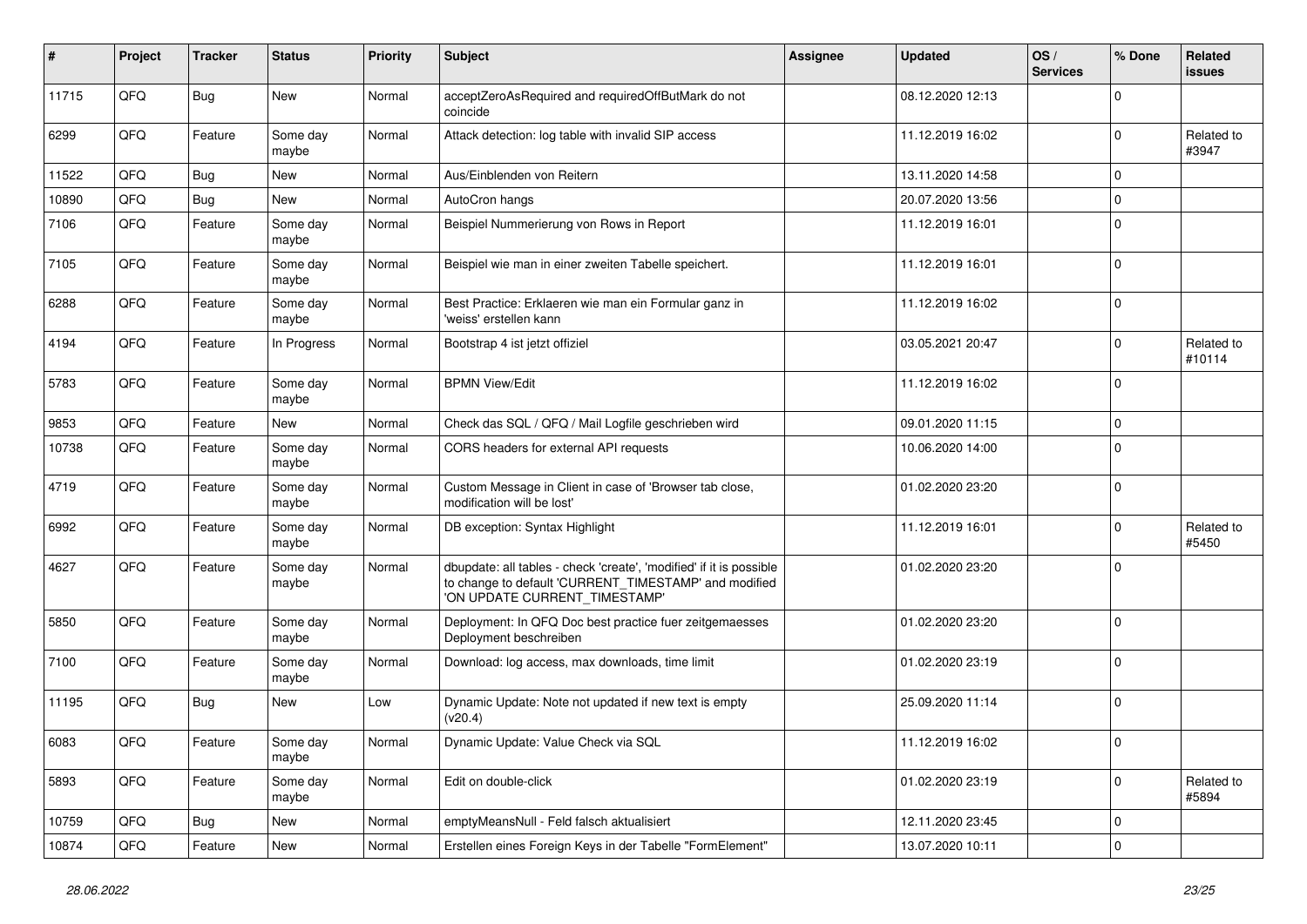| #     | Project | <b>Tracker</b> | <b>Status</b>     | <b>Priority</b> | <b>Subject</b>                                                                                                                                           | <b>Assignee</b> | <b>Updated</b>   | OS/<br><b>Services</b> | % Done         | Related<br>issues                           |
|-------|---------|----------------|-------------------|-----------------|----------------------------------------------------------------------------------------------------------------------------------------------------------|-----------------|------------------|------------------------|----------------|---------------------------------------------|
| 10324 | QFQ     | <b>Bug</b>     | <b>New</b>        | Normal          | Excel Export mit Template funktioniert nur, wenn Template<br>vor uid kommt                                                                               |                 | 30.03.2020 11:20 |                        | $\Omega$       | Related to<br>#10257                        |
| 4536  | QFQ     | Feature        | Some day<br>maybe | Normal          | FE upload: problem with delete if mutliple uploads an<br>FE.name="                                                                                       |                 | 01.02.2020 23:20 |                        | $\Omega$       |                                             |
| 5877  | QFQ     | <b>Bug</b>     | Some day<br>maybe | Normal          | FE.type=note:bsColumn strange behaviour                                                                                                                  |                 | 01.02.2020 23:19 |                        | $\Omega$       |                                             |
| 4444  | QFQ     | Feature        | Some day<br>maybe | Normal          | FE.type=upload: detect mime type                                                                                                                         |                 | 11.12.2019 16:02 |                        | $\Omega$       | Related to<br>#4303                         |
| 5923  | QFQ     | Feature        | Some day<br>maybe | Normal          | fillStoreSystemBySqlLate                                                                                                                                 |                 | 01.02.2020 23:19 |                        | $\Omega$       |                                             |
| 3880  | QFQ     | Feature        | Some day<br>maybe | Normal          | Form 'Form': anlegen einer Tabelle                                                                                                                       |                 | 14.01.2021 10:12 |                        | $\Omega$       |                                             |
| 3879  | QFQ     | Feature        | Some day<br>maybe | Normal          | Form 'FormElement': Beim Feld 'name' rechts in der Notiz<br>einen Link einblenden - a) aktuelle Definition anzeigen, b)<br>Spalte in der Tabelle anlegen |                 | 11.12.2019 16:03 |                        | $\overline{0}$ |                                             |
| 3878  | QFQ     | Feature        | Some day<br>maybe | Normal          | Form 'FormElement': Spalte 'name' typeAhead mit<br>Spaltennamen der Primarytable.                                                                        |                 | 11.12.2019 16:03 |                        | $\Omega$       |                                             |
| 10763 | QFQ     | Feature        | New               | Normal          | form accessed and submitted despite logout?                                                                                                              |                 | 16.06.2020 11:43 |                        | $\mathbf 0$    |                                             |
| 11716 | QFQ     | Feature        | <b>New</b>        | Normal          | Form an beliebiger Stelle im Report anzeigen                                                                                                             |                 | 09.12.2020 09:47 |                        | $\Omega$       |                                             |
| 4443  | QFQ     | Feature        | Some day<br>maybe | Normal          | Form: multiple secondary tables                                                                                                                          |                 | 01.02.2020 23:20 |                        | $\Omega$       |                                             |
| 12156 | QFQ     | Feature        | <b>New</b>        | Normal          | Form: Optional disable 'leave page'                                                                                                                      |                 | 03.05.2021 20:45 |                        | $\Omega$       |                                             |
| 7278  | QFQ     | Feature        | Some day<br>maybe | Normal          | Form: Wert vordefinieren der immer gesetzt wird                                                                                                          |                 | 02.05.2021 09:27 |                        | $\Omega$       |                                             |
| 6515  | QFQ     | Feature        | Some day<br>maybe | Normal          | Formular: Felder dynamisch ein/ausblenden                                                                                                                |                 | 11.12.2019 16:02 |                        | $\Omega$       |                                             |
| 9126  | QFQ     | <b>Bug</b>     | Some day<br>maybe | Normal          | hidden Form elements are present in page source                                                                                                          |                 | 02.01.2021 18:41 |                        | $\Omega$       |                                             |
| 2950  | QFQ     | Feature        | Some day<br>maybe | Normal          | Inhalt QFQ Records als File                                                                                                                              |                 | 11.12.2019 16:03 |                        | $\Omega$       |                                             |
| 1510  | QFQ     | Feature        | Some day<br>maybe | Normal          | jquery von google laden, falls das nicht geht lokal                                                                                                      |                 | 11.12.2019 16:03 |                        | 0              |                                             |
| 3617  | QFQ     | Feature        | Some day<br>maybe | Normal          | Load javascripts at bottom                                                                                                                               |                 | 11.12.2019 16:02 |                        | $\Omega$       |                                             |
| 4433  | QFQ     | Feature        | Some day<br>maybe | Normal          | Log when SIP will be destroyed by QFQ for any (security)<br>reason                                                                                       |                 | 01.02.2020 23:20 |                        | $\Omega$       | Related to<br>#4432,<br>Related to<br>#5458 |